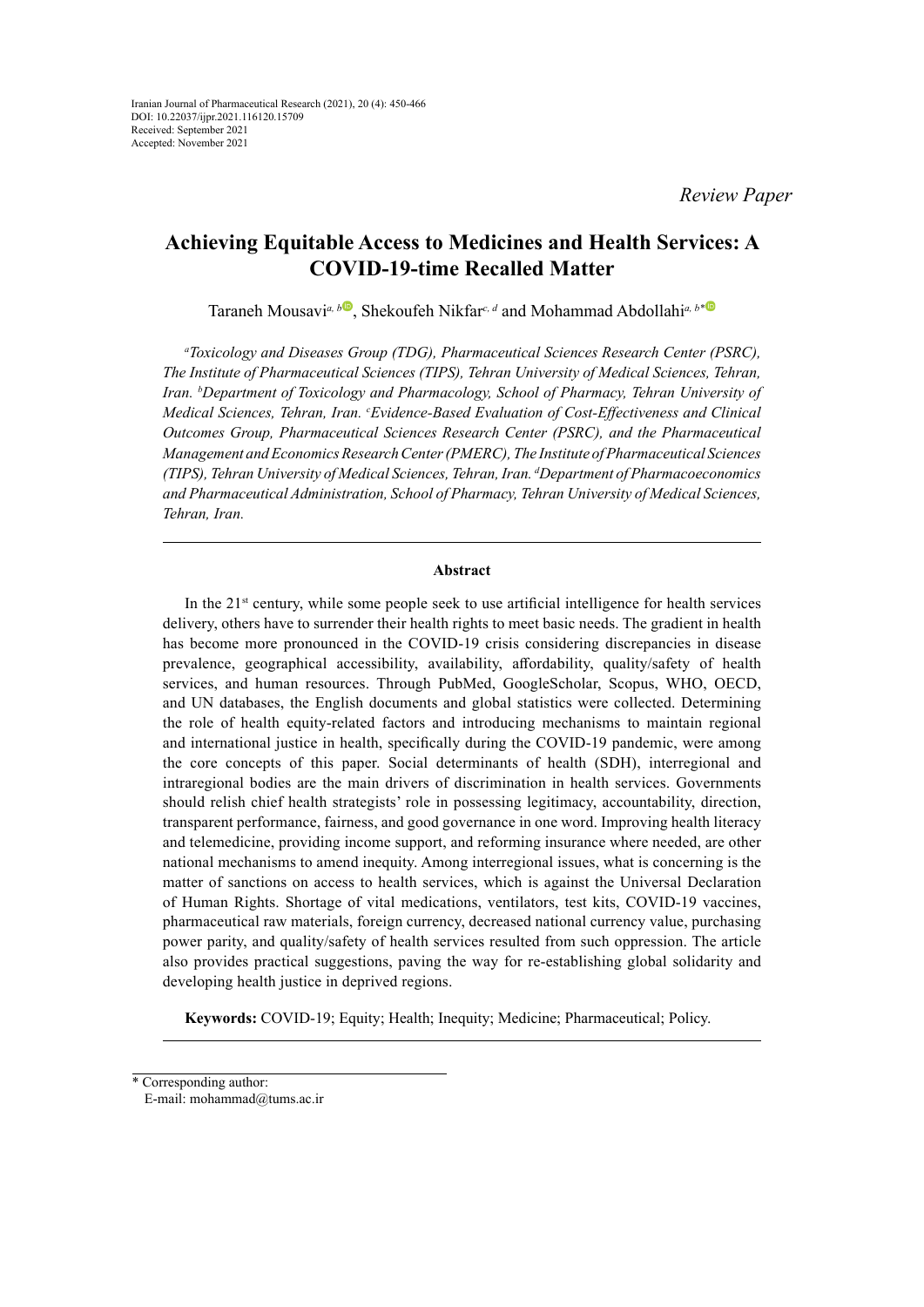#### **Introduction**

In the  $21^{st}$  century, while people in some countries seek to use artificial intelligence for health services delivery, others have to abdicate their health's right to meet basic life needs like housing and food (1) Reports have indicated that in 2015, the percentage of total population pushed below the USD 1.90 a day poverty line by household health expenditures were 1.3%, 0.003%, 0.23%, 0.021%, and 1.66% in Africa, Northern America, Latin America, the Caribbean, Europe, and Asia, respectively (2). This so-called "global inequity crisis" is primarily against the universal declaration of human rights provided by the United Nations (UN) and World Health Organization (WHO) in 1948 (3, 4). It emphasizes that timely access to physical and mental health care services at the highest quality is a fundamental human right that should not be affected by social determinants of health (SDH), *i.e*., gender, age, ethnicity, education level, economic status, career, and place of residence (5). Put it differently, availability, affordability, quality/ safety, and geographical accessibility to health services and human resources should not become barriers endangering people's life (3, 6). Unfortunately, the opposite of these slogans is seen in today's world. In health care services, the mentioned determinants of accessibility and quality, if not fully observed, lead to poor treatment adherence or even discontinuation of the treatment; thereby, worsening disease (3). On the other side, high cost or shortage in diagnostic/preventive methods, especially in life-threatening illnesses (e.g., cancer or transmissible conditions), affect many individuals. In some situations, the lack of novel diagnostic procedures forces clinicians to use invasive approaches causing patients to suffer. One of the examples of this is the absence of capsule endoscopy devices as an alternative to conventional imaging methods. The capsule endoscopy platform uses innovative visualization techniques to produce clear images of the esophagus, stomach, small bowel, and colon. This technique is not invasive and may have more patient compliance than conventional endoscopy procedures.

The overall results of all these are increased incidence, prevalence, and economic burden of

a specific disease and reduced life expectancy (7, 8). Indeed, the unfair allocation of healthrelated resources around the globe creates a vicious cycle. Due to some underlying factors, including but not limited to high inflation, low income, and residence place, people cannot meet their basic health needs and unconsciously endure mental pressure (9). These issues give rise to the progression of their pre-existing diseases and the emergence of new problems, mainly stress-derived and mental disorders, imposing additional costs on patients and their relatives. Higher rates of morbidity and mortality due to reproductive issues, non-communicable diseases (NCDs), infectious diseases, heredity, and deficiency diseases in low- and middle-income countries are compelling evidence supporting the unmet need of the affected patients (10-12). Excessive alcohol dependence/drug addiction and consequently associated disorders in poor regions are mainly rooted in a lack of efficient withdrawal mechanisms/treatments and undue economic pressure (3). Despite prior claims concerning fundamental human rights and strategies like universal health coverage (UHC)(8, 13), it seems that there has been an insufficient concentration on decisive factors related to the "social gradient in health" over past decades. Comparison of the profound impacts of these factors on health equity and introducing mechanisms to maintain regional and international justice in health, specifically during the Coronavirus disease of 2019 (COVID-19) pandemic, were among the core concepts of this paper.

## **Search strategy**

This mini-review was provided through accessing major electronic databases, *i.e*., PubMed, Google Scholar, and Scopus. Over the past 5 years, a comprehensive search was done on key terms, including but not limited to, "equity", "equality", "inequity", "inequality", and "sanctions" together with "health", "science", "education", "device", and "instrument". WHO, Organization for Economic Co-operation and Development (OECD), and United Nations (UN) databases were studied to extract guidelines and statistics related to SDH and health equity.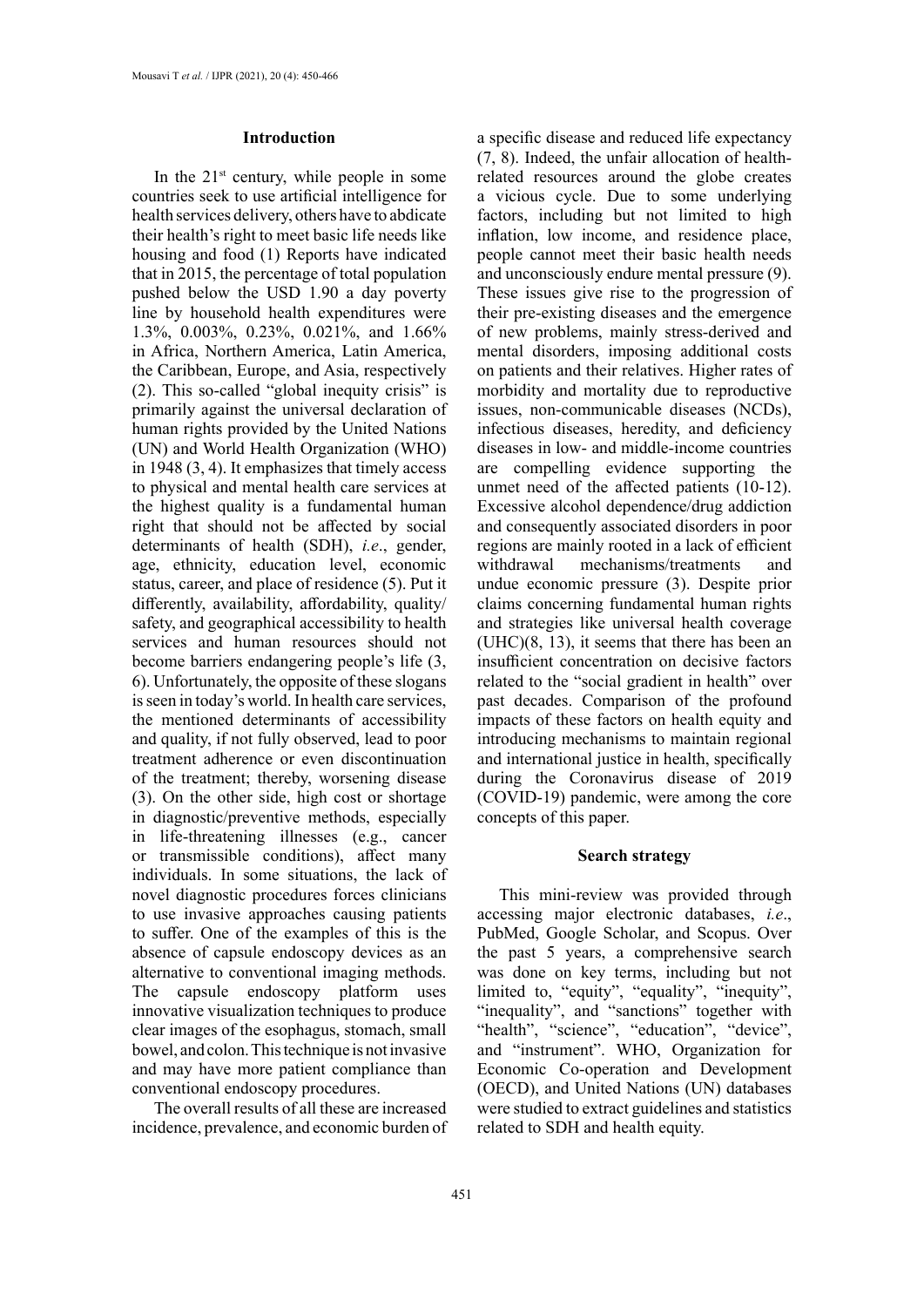#### **Main issues responsible for health inequity**

In general, three main issues are at play: 1) internal or intraregional bodies; 2) external or interregional bodies; and 3) SDH (10, 14). As shown in Figure 1, there is a tripartite relationship among these factors, which has been considerably disrupted during the recent crisis of COVID-19.

# *Internal bodies and SDH*

The role of internal or intraregional bodies makes sense in meeting citizens' health-related needs through ensuring the availability of health services at the highest standard quality and affordable cost by adhering to core public health competencies, *i.e*., assessment, policy development, and assurance (15). More broadly, the sufficient health sector should be able to reduce health inequity through providing appropriate living and working conditions, improving social and human capacity, and strengthening income security and social protection (7, 10). To this end, the government should principally relish chief health strategists' role in possessing legitimacy, accountability, direction, transparent performance, fairness, and good governance in one word (9, 10, and 15). Nonetheless, exclusive health system management by a limited number of people has no result other than a fragile system full of flaws and inequities (10). In the modern era of collaboration, it is suggested to involve all related private and public sectors and even citizens to identify roots of health discrimination and come up with solutions (9, 10, 13, and 15). Building public awareness through social media regarding existing health service inequities is another practical approach to engaging the younger generation with innovative resolutions (9). Since the direct relation of health care system investments with improvement in health services equity has been proved in most studies, internal bodies should allocate sufficient financial resources to the health sector, promote health literacy, and develop telemedicine (1, 10, 16, and 17). An example of this can be achieved by comparing countries' data in Table 1. Albeit, what is critical is a balanced investment in all sectors so that people's health is not affected by SDH.

In other words, there should be mechanisms to lessen disease incidence and consequently the public need for medications and diagnostic systems. Lack of proper investment in personalized medicine and gene therapeutics in underdeveloped and developing countries is another issue that renounces the right to adopt personalized approaches with better efficacy and safety in clinical settings. Insufficient investments in health literacy may cause the latest medical and surgical techniques not to be applied worldwide. In countries with poor accessibility to essential medications, replacing generics instead of brands would benefit. However, there must be tight regulations to warrant the efficacy/ safety of generics substitutes (6). Based on the economic status and insurance coverage, in some regions, providing income support and reforming insurance is warranted to reduce the proportion of uncovered people and out-ofpocket expenses, especially in conditions like the current pandemic (8, 16, and 18). Following determination of the roots of internal injustice (assessment) and legislation for providing accessible health services with good quality (policy development), assurance should be obtained through establishing monitoring mechanisms to evaluate impacts of enacted policies on the state of health inequalities in terms of health service delivery and health outcomes (13). Intraregional bodies should ensure that health services allocation is not affected by SDH within the abovementioned activities. Shortage of health care providers, personal protective equipment, laboratory facilities, intensive care units, and diagnostic and therapeutic interventions in the rural areas are not justifiable considering fundamental human rights.

Another example is that some ethnic minority groups are not involved in many global clinical trials. Therefore, the right to determine the medications' efficacy and side effects are taken away (11, 19, and 20). For instance, a study from July 2008 to June 2018 on all clinical trials related to USFDA oncology medication approvals revealed that despite a growing burden of cancer among all ethnicities, racial minorities, including Blacks and Hispanics, have been overlooked in these clinical trials recruitment (20, 21). Another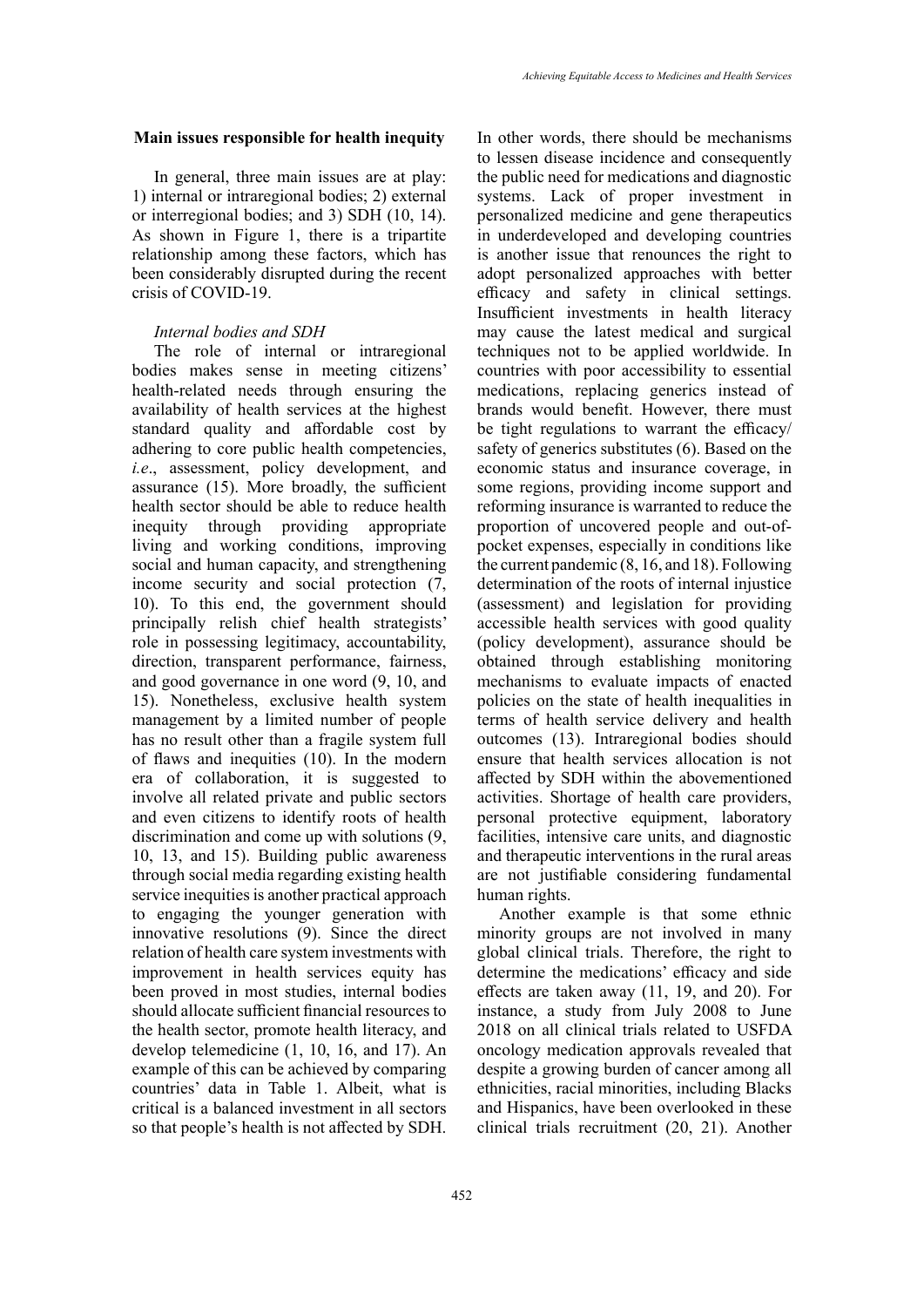

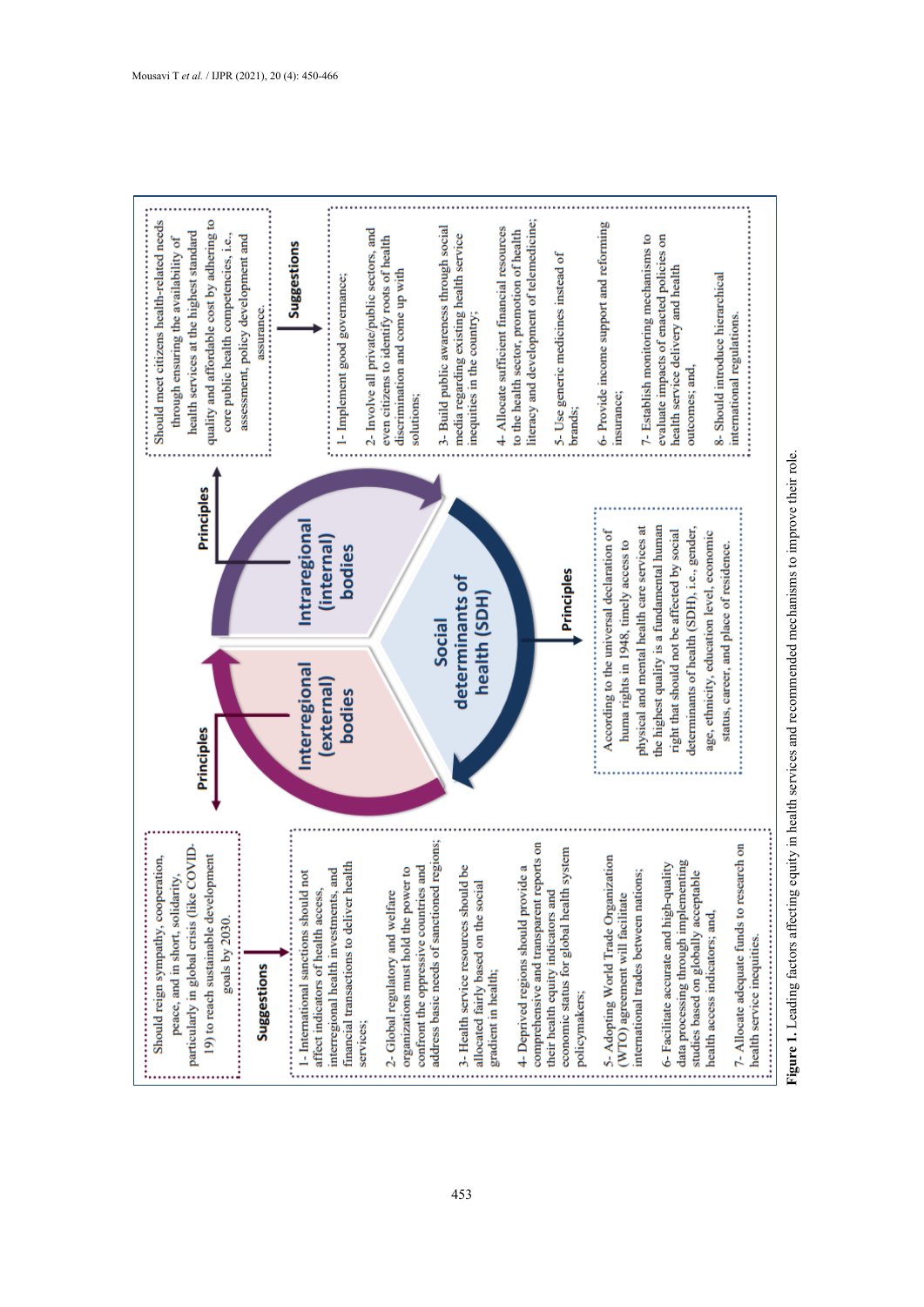similar study between 2003 and 2016 on cancer clinical trials also indicated a reduction in enrollment of patients from African American and Hispanic ethnic groups (22).

#### *External bodies*

Even with the most efficient and transparent health system, the adverse impacts of external bodies in provoking health services inequity cannot be overlooked. The issue of international sanctions on health services is the most catastrophic effect, thoroughly against the Universal Declaration of Human Rights of 1948 and the International Covenant on Economic, Social, and Cultural Rights of 1966 (3, 4). Strict sanctions imposed on Iraq, Cuba, Haiti, Syria, and worst of all, Iran have limited their access to diagnostic, preventive, and treatment interventions for decades (3, 23). The significance of this matter is that about 44% of medications in the WHO list of essential medicines have not been available in Iran (3). Access to some nuclear and radiotherapy services for cancer has also been banned (3). Since the pharmaceutical sector of Iran is dependent on obtaining raw materials from foreign countries, the country has faced significant difficulties due to a lack of financial transactions (3, 4, 24). Inevitably, raw materials have to be acquired from cheap and new sources affecting the final quality of medicines. Moreover, the number of expired and contaminated smuggled drugs with lower quality may rise (3). Rather than directly influencing health services, a threat of sanctions can markedly shake the economic status by reducing the national currency value, shortage of foreign currency, and household income, all of which lessen purchasing power parity (23).

# *The crisis of Coronavirus disease-2019 (COVID-19) pandemic*

A crisis like the COVID-19 pandemic can itself exacerbate health injustice since it is associated with a reduction in household income, job loss, increased out-of-pocket expenses, lack of equitable access to telemedicine, exacerbation of pre-existing illnesses, and a further rise in health care costs, particularly among elderly, socially excluded people and ethnic minority groups

(13, 19, 24, 25). For instance, inaccessibility to telemedicine in the majority of countries has provoked COVID-19-unrelated mortalities or pre-existing disease worsening, especially at the beginning of the pandemic, since people with chronic disease fear to follow up their condition, refuse routine clinician visits, and even do regular monitoring like complete blood count (CBC) test. What is most striking during this pandemic is an overt gap in access to diagnostic test kits, knowledge, emergency medical equipment, pharmaceuticals, and more to the point, vaccines. Up to November 17, 2021, 3.61 billion doses were administered by upper-middle-income countries, followed by 2.18 billion doses by lower-middle-income, 1.75 billion doses for high income, and 43.69 million doses by low-income countries (26). Look it differently, as it is shown in Table 1 and Figure 2, most of the countries (70.83%) for which the cumulative COVID-19 vaccination per 100 people is less than 10% are from lowincome groups.

On the contrary, the cumulative COVID-19 vaccination per 100 people in all high-income regions is above 50%. Such inequity can be justified considering fragile health systems, lack of interregional solidarity, and the high price of vaccines for many low- and middleincome regions (27). Moreover, there is an absolute relation between the level of a country's development and the amount of vaccination. As it is summarized in Table 1 and Figure 3, COVID-19 vaccination in developed regions has almost covered all of the population. However, developing countries still have deficits, particularly in African and Eastern Mediterranean WHO regions.

Designing legislation on UHC, *i.e*., "all people have access to the health services they need, when and where they need them, without financial hardship", is another factor generally in favor of COVID-19 vaccination and better access to health-related services equipment. According to Table 1, about 56.07% of regions with more than 50% cumulative COVID-19 vaccination per 100 people have adapted UHC. This is while 86.88% of countries without legislation on UHC have less than 50% of cumulative COVID-19 vaccination per 100 people.

Apart from vaccination, the COVID-19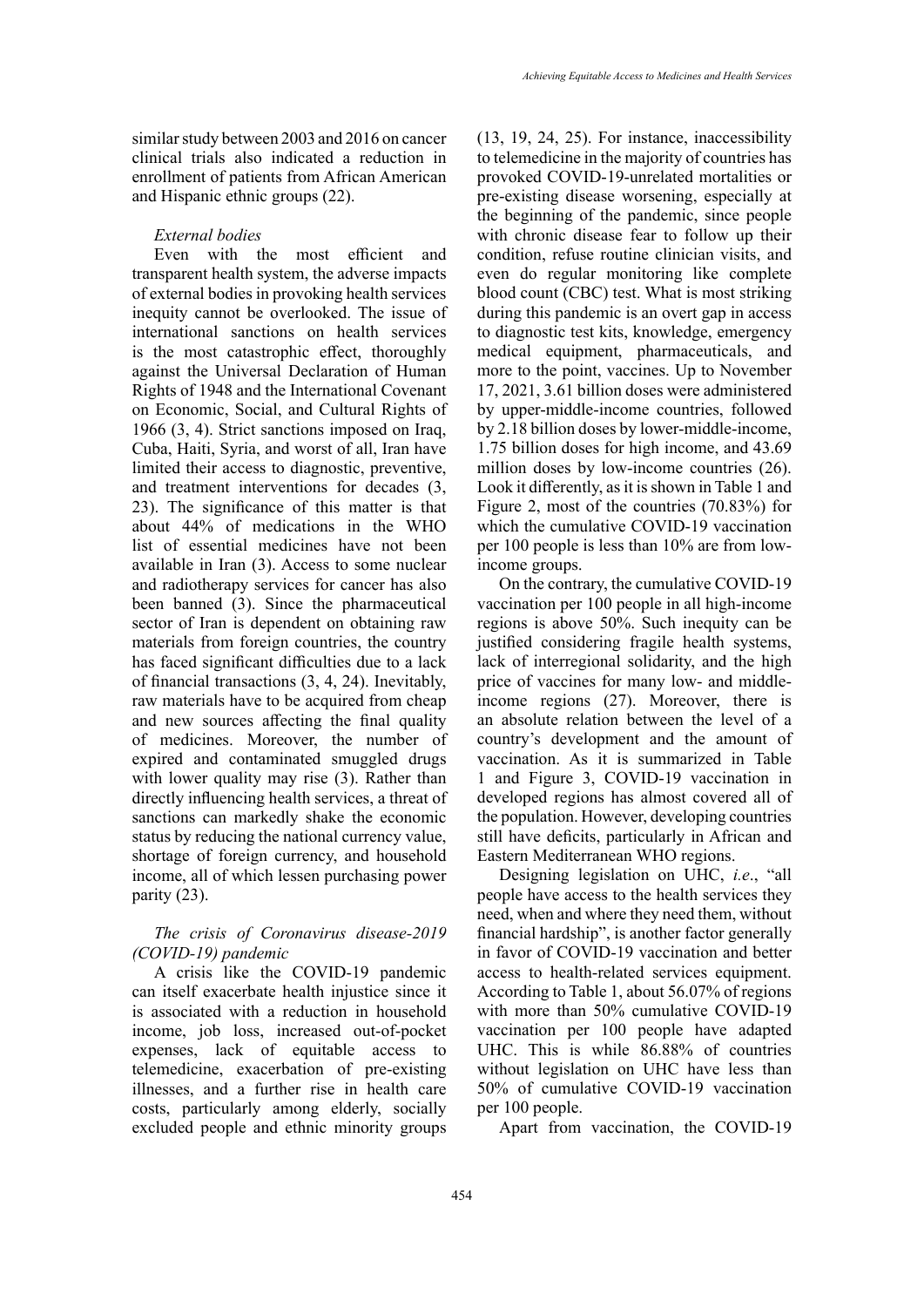

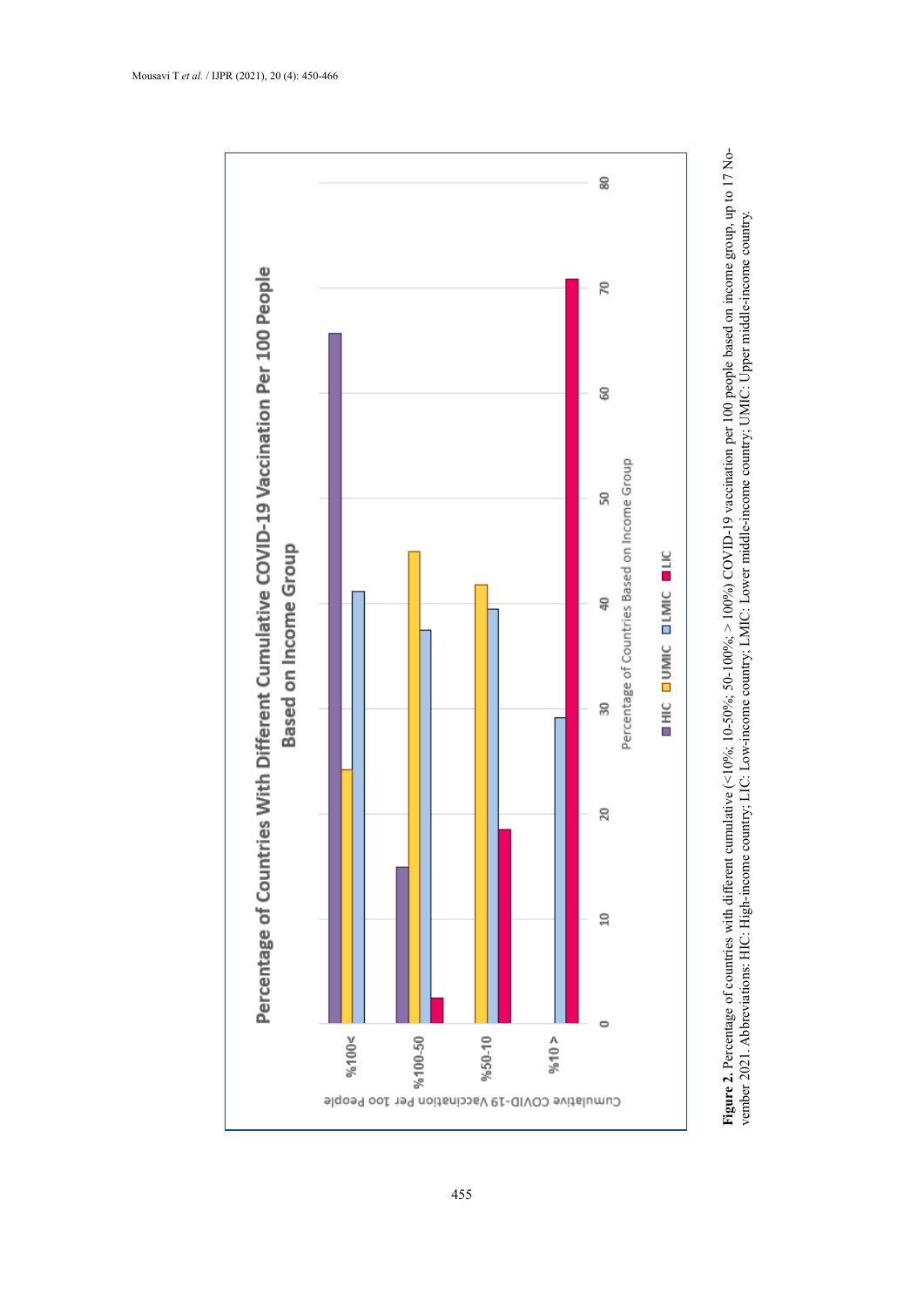



456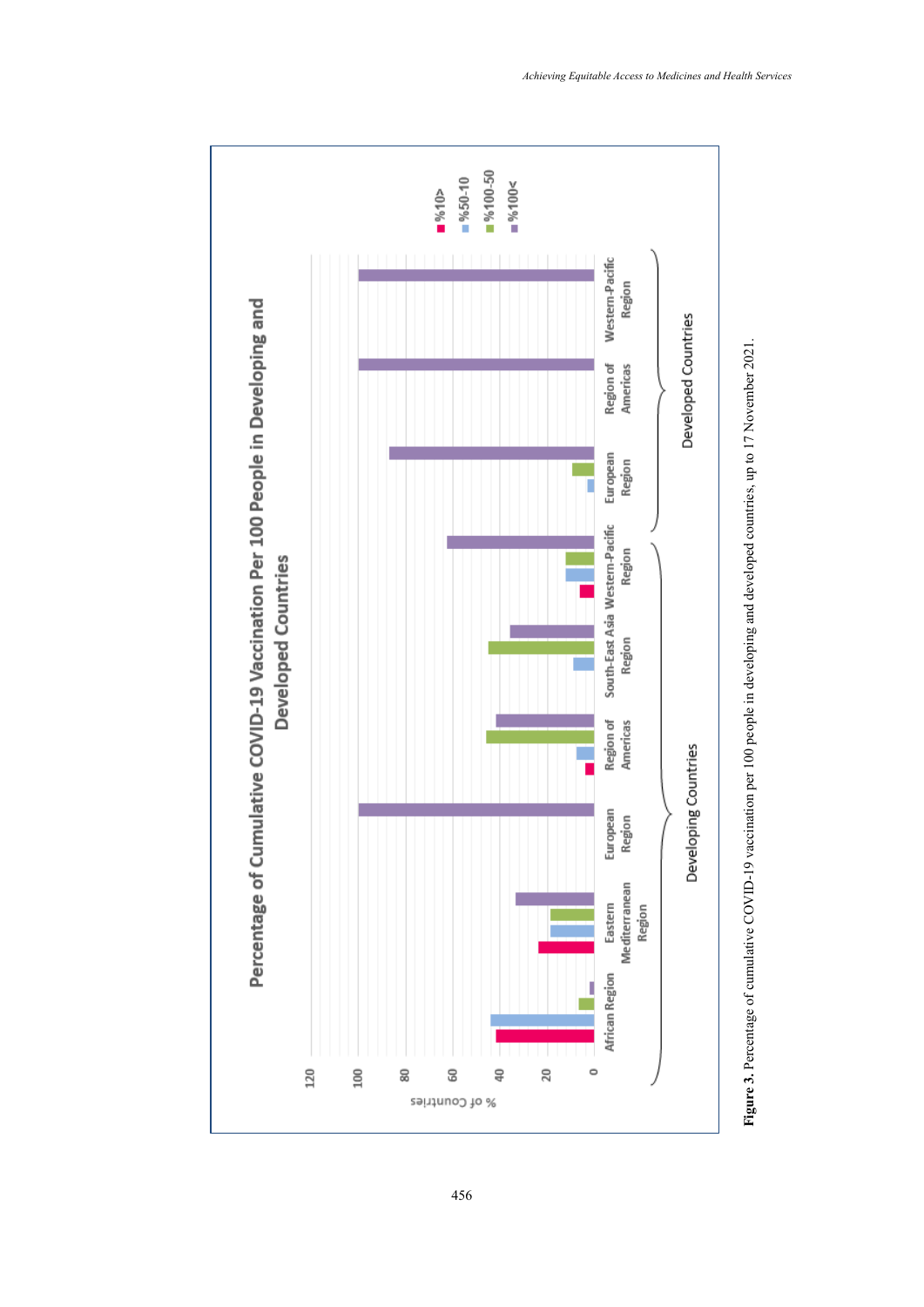**Table 1.** Comparison of important health equity indicators among global countries based on WHO region, development status, and income group (31). **The 1. Comparison of important health equity in Table 2. The important status**, and income group (31).

| <b>WHO</b> region<br>(32) | Country                                           | Income<br>group<br>(33) | Cumulative<br>COVID-19<br>vaccination<br>per 100<br>people(26)<br>(10/08/2021) | Cumulative<br>COVID-19<br>vaccination<br>per 100<br>people (26)<br>(17/11/2021) | <b>Current health</b><br>expenditure<br>(CHE) as a<br>percentage of<br>gross domestic<br>product (GDP)<br>$(\%)(2018)(34)$ | Health<br>purchasing<br>power parities<br>(national<br>currency per<br>USD) (2017)<br>(35) | Passed<br>legislation<br>on universal<br>health<br>coverage<br>(UHC)<br>(2017)(36) |
|---------------------------|---------------------------------------------------|-------------------------|--------------------------------------------------------------------------------|---------------------------------------------------------------------------------|----------------------------------------------------------------------------------------------------------------------------|--------------------------------------------------------------------------------------------|------------------------------------------------------------------------------------|
|                           |                                                   |                         |                                                                                | <b>Developing countries</b>                                                     |                                                                                                                            |                                                                                            |                                                                                    |
|                           | Algeria                                           | LMIC                    | 9.45<br>(29/07/2021)                                                           | 25.5<br>(13/11/2021)                                                            | 6.22                                                                                                                       | NA                                                                                         | Yes                                                                                |
|                           | Angola <sup>1</sup>                               | LMIC                    | 5.16<br>(09/08/2021)                                                           | 23.01<br>(11/11/2021)                                                           | 2.55                                                                                                                       | NA                                                                                         | No                                                                                 |
|                           | Benin $\P$                                        | LMIC                    | 0.58<br>(03/08/2021)                                                           | 2.79<br>(08/11/2021)                                                            | 2.49                                                                                                                       | NA                                                                                         | No                                                                                 |
|                           | Botswana                                          | UMIC                    | 16.00<br>(06/08/2021)                                                          | 47.06<br>(10/11/2021)                                                           | 5.85                                                                                                                       | NA                                                                                         | Yes                                                                                |
|                           | Burkina Faso <sup>1</sup>                         | LIC                     | 0.18<br>(09/08/2021)                                                           | 3.08<br>(04/11/2021)                                                            | 5.63                                                                                                                       | NA                                                                                         | No                                                                                 |
|                           | Burundi <sup>1</sup>                              | LIC                     | NA                                                                             | 0.01<br>(12/11/2021)                                                            | 7.74                                                                                                                       | NA                                                                                         | No                                                                                 |
|                           | Cape Verde                                        | LMIC                    | 36.83<br>(09/08/2021)                                                          | 93.77<br>(10/11/2021)                                                           | 5.36                                                                                                                       | NA                                                                                         | No                                                                                 |
|                           | $C$ ameroon                                       | LMIC                    | 1.39<br>(09/08/2021)                                                           | 1.91<br>(12/11/2021)                                                            | 3.53                                                                                                                       | NA                                                                                         | No                                                                                 |
|                           | Central<br>African<br>Republic $\P$               | LIC                     | 1.97<br>(05/08/2021)                                                           | 8.58<br>(07/11/2021)                                                            | 10.99                                                                                                                      | NA                                                                                         | No                                                                                 |
|                           | Chad <sup>1</sup>                                 | LIC                     | 0.22<br>(05/08/2021)                                                           | 1.41<br>(10/11/2021)                                                            | 4.10                                                                                                                       | NA                                                                                         | No                                                                                 |
|                           | Comoros <sup>1</sup>                              | LMIC                    | 21.72<br>(09/08/2021)                                                          | 53.62<br>(14/11/2021)                                                           | 4.59                                                                                                                       | NA                                                                                         | No                                                                                 |
|                           | Congo $\blacksquare$                              | LMIC                    | 3.60<br>(29/07/2021)                                                           | 9.71<br>(10/11/2021)                                                            | 2.14                                                                                                                       | NA                                                                                         | Yes                                                                                |
|                           | Côte d'Ivoire                                     | <b>LMIC</b>             | 4.33<br>(08/08/2021)                                                           | 13.63<br>(14/11/2021)                                                           | NA                                                                                                                         | NA                                                                                         | No                                                                                 |
| African region            |                                                   |                         |                                                                                |                                                                                 |                                                                                                                            |                                                                                            |                                                                                    |
|                           | Democratic<br>Republic<br>of the Congo            | LIC                     | 0.10<br>(09/08/2021)                                                           | 0.18<br>(11/11/2021)                                                            | 3.30                                                                                                                       | NA                                                                                         | No                                                                                 |
|                           | Equatorial<br>Guinea                              | UMIC                    | 22.40<br>(07/08/2021)                                                          | 30.37<br>(15/11/2021)                                                           | 3.00                                                                                                                       | NA                                                                                         | No                                                                                 |
|                           | Eritrea <sup>1</sup>                              | LIC                     | NA                                                                             | NA                                                                              | 4.09                                                                                                                       | NA                                                                                         | No                                                                                 |
|                           | Eswatini                                          | LMIC                    | 10.29<br>(06/08/2021)                                                          | 25.02<br>(11/11/2021)                                                           | 6.54                                                                                                                       | NA                                                                                         | No                                                                                 |
|                           | Ethiopia <sup>1</sup>                             | LIC                     | 1.99<br>(10/08/2021)                                                           | 4.31<br>(16/11/2021)                                                            | 3.30                                                                                                                       | NA                                                                                         | No                                                                                 |
|                           | Gabon Sao<br>Tome and<br>Principe $1\blacksquare$ | LMIC                    | 5.01<br>(09/08/2021)                                                           | 49.11<br>(10/11/2021)                                                           | 2.75                                                                                                                       | NA                                                                                         | No                                                                                 |
|                           | Gambia <sup>1</sup>                               | LIC                     | 1.80<br>(15/07/2021)                                                           | 10.76<br>(14/11/2021)                                                           | 3.09                                                                                                                       | NA                                                                                         | Yes                                                                                |
|                           | Ghana $\blacksquare$                              | LMIC                    | 4.09<br>(19/07/2021)                                                           | 10.05<br>(10/11/2021)                                                           | 3.54                                                                                                                       | NA.                                                                                        | No                                                                                 |
|                           | Guinea <sup>1</sup>                               | LIC                     | 7.00<br>(06/08/2021)                                                           | 17.52<br>(10/11/2021)                                                           | 3.93                                                                                                                       | NA                                                                                         | No                                                                                 |
|                           | Guinea-Bissau<br>1∎                               | LIC                     | 1.55<br>(09/08/2021)                                                           | 16.41<br>(15/11/2021)                                                           | 7.00                                                                                                                       | NA.                                                                                        | No                                                                                 |
|                           | Kenya                                             | LMIC                    | 3.34<br>(07/08/2021)                                                           | 11.06<br>(15/11/2021)                                                           | 5.17                                                                                                                       | NA.                                                                                        | No                                                                                 |
|                           | Lesotho <sup>1</sup>                              | LMIC                    | 3.41<br>(26/07/2021)<br>1.89                                                   | NA                                                                              | 9.28                                                                                                                       | NA                                                                                         | No                                                                                 |
|                           | Liberia <sup>1</sup>                              | LIC                     | (12/07/2021)                                                                   | 8.47<br>(02/11/2021)                                                            | 6.74                                                                                                                       | NA.                                                                                        | No                                                                                 |
|                           | Madagascar <sup>1</sup>                           | LIC                     | NA                                                                             | 1.99<br>(20/10/2021)                                                            | 4.79                                                                                                                       | NA                                                                                         | No                                                                                 |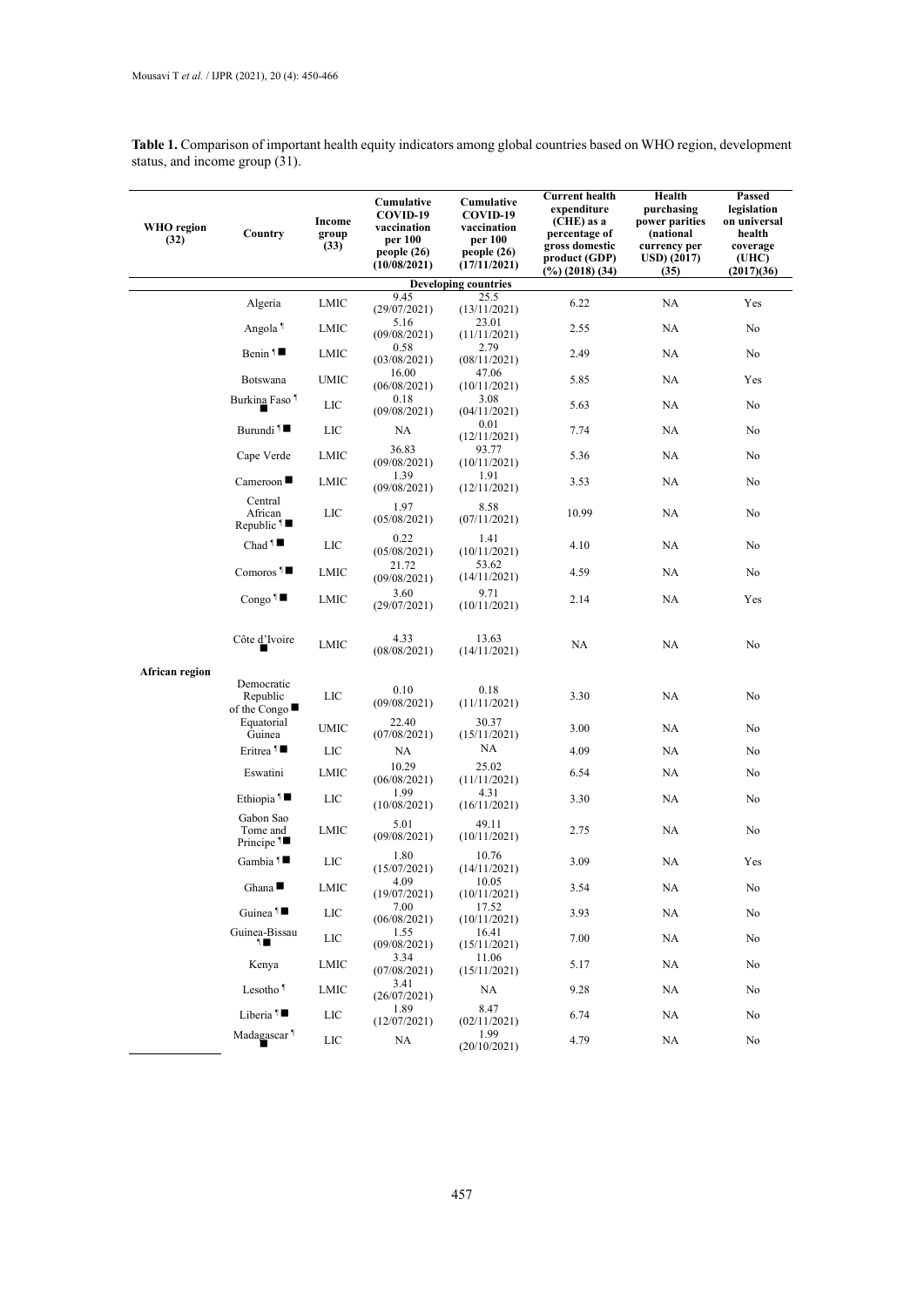| WHO region<br>(32)       | Country                                        | Income<br>group<br>(33) | Cumulative<br>COVID-19<br>vaccination<br>per 100<br>people(26)<br>(10/08/2021) | Cumulative<br>COVID-19<br>vaccination<br>per 100<br>people (26)<br>(17/11/2021) | <b>Current health</b><br>expenditure<br>(CHE) as a<br>percentage of<br>gross domestic<br>product (GDP)<br>(%) (2018) (34) | Health<br>purchasing<br>power parities<br>(national<br>currency per<br>$\rm{USD}$ $(2017)$<br>(35) | Passed<br>legislation<br>on universal<br>health<br>coverage<br>(UHC)<br>(2017)(36) |
|--------------------------|------------------------------------------------|-------------------------|--------------------------------------------------------------------------------|---------------------------------------------------------------------------------|---------------------------------------------------------------------------------------------------------------------------|----------------------------------------------------------------------------------------------------|------------------------------------------------------------------------------------|
|                          | Malawi <sup>1</sup>                            | LIC                     | 3.26<br>(08/08/2021)                                                           | 6.73<br>(15/11/2021)                                                            | 9.33                                                                                                                      | NA                                                                                                 | No                                                                                 |
|                          | $Mali$ <sup>1</sup>                            | LIC                     | 1.28<br>(09/08/2021)                                                           | 2.86<br>(02/11/2021)                                                            | 3.88                                                                                                                      | NA                                                                                                 | No                                                                                 |
|                          | Mauritania 1■                                  | LMIC                    | 5.09<br>(09/08/2021)                                                           | 35.71<br>(15/11/2021)                                                           | 4.58                                                                                                                      | NA                                                                                                 | No                                                                                 |
|                          | Mauritius                                      | HIC                     | 101.99<br>(09/08/2021)                                                         | 138.55<br>(10/11/2021)                                                          | 5.83                                                                                                                      | NA                                                                                                 | No                                                                                 |
|                          | Mozambique <sup>1</sup>                        | LIC                     | 4.44<br>(09/08/2021)                                                           | 23.19<br>(10/11/2021)                                                           | 8.17                                                                                                                      | NA                                                                                                 | No                                                                                 |
|                          | Namibia                                        | UMIC                    | 8.99<br>(08/08/2021)                                                           | 23.74<br>(10/11/2021)                                                           | 7.95                                                                                                                      | NA                                                                                                 | No                                                                                 |
|                          | Niger <sup>1</sup>                             | LIC                     | 1.76<br>(09/08/2021)                                                           | 3.83<br>(14/11/2021)                                                            | 7.33                                                                                                                      | NA                                                                                                 | No                                                                                 |
|                          | Nigeria                                        | LMIC                    | 1.92<br>(09/08/2021)                                                           | 4.27<br>(11/11/2021)                                                            | 3.89                                                                                                                      | NA                                                                                                 | No                                                                                 |
|                          | Rwanda <sup>1</sup>                            | LIC                     | 6.59<br>(03/08/2021)                                                           | 52.55<br>(11/11/2021)                                                           | 7.54                                                                                                                      | NA                                                                                                 | No                                                                                 |
|                          | Senegal <sup>1</sup>                           | LMIC                    | 8.12<br>(09/08/2021)                                                           | 11.40<br>(20/10/2021)                                                           | 3.98                                                                                                                      | NA                                                                                                 | No                                                                                 |
|                          | Sierra Leone <sup>1</sup>                      | LIC                     | NA                                                                             | 9.15<br>(10/11/2021)                                                            | 16.06                                                                                                                     | NA                                                                                                 | No                                                                                 |
|                          | South Africa                                   | UMIC                    | 14.50<br>(08/08/2021)                                                          | 40.33<br>(16/11/2021)                                                           | 8.25                                                                                                                      | NA                                                                                                 | No                                                                                 |
|                          | South Sudan <sup>1</sup>                       | LIC                     | 0.51<br>(19/07/2021)                                                           | 1.33<br>(09/11/2021)                                                            | 6.40                                                                                                                      | NA                                                                                                 | No                                                                                 |
|                          | $\text{Togo}$ <sup>1</sup>                     | LIC                     | 5.73<br>(03/08/2021)                                                           | 17.14<br>(12/11/2021)                                                           | 6.17                                                                                                                      | NA                                                                                                 | No                                                                                 |
|                          | Uganda <sup>1</sup>                            | LIC                     | 2.53<br>(10/08/2021)                                                           | 10.08<br>(15/11/2021)                                                           | 6.53                                                                                                                      | NA                                                                                                 | No                                                                                 |
|                          | United<br>Republic<br>of Tanzania <sup>1</sup> | LMIC                    | 0.18<br>(08/08/2021)                                                           | 1.63<br>(29/10/2021)                                                            | 3.63                                                                                                                      | NA                                                                                                 | No                                                                                 |
|                          | Zambia $\P$                                    | LMIC                    | 2.74<br>(10/08/2021)                                                           | 5.32<br>(17/11/2021)                                                            | 4.93                                                                                                                      | NA                                                                                                 | No                                                                                 |
|                          | Zimbabwe                                       | LMIC                    | 19.42<br>(08/08/2021)                                                          | 41.27<br>(16/11/2021)                                                           | 4.73                                                                                                                      | NA                                                                                                 | No                                                                                 |
|                          | Afghanistan <sup>1</sup>                       | LIC                     | 4.54<br>(09/08/2021)                                                           | 10.90<br>(14/11/2021)                                                           | 9.4                                                                                                                       | NA                                                                                                 | No                                                                                 |
|                          | Bahrain                                        | HІC                     | 140.35<br>(10/08/2021)                                                         | 162.43<br>(17/11/2021)                                                          | 4.13                                                                                                                      | NA                                                                                                 | Yes                                                                                |
|                          | Djibouti <sup>1</sup>                          | LMIC                    | 5.11<br>(05/08/2021)                                                           | 9.19<br>(03/11/2021)                                                            | 2.32                                                                                                                      | NA                                                                                                 | No                                                                                 |
|                          | Egypt                                          | LMIC                    | 5.52<br>(05/08/2021)                                                           | 32.29<br>(10/11/2021)                                                           | 4.95                                                                                                                      | NA                                                                                                 | No                                                                                 |
|                          | Iran (Islamic<br>Republic of)                  | <b>UMIC</b>             | 14.75<br>(02/08/2021)                                                          | 115.47<br>(13/11/2021)                                                          | 8.66                                                                                                                      | NA                                                                                                 | No                                                                                 |
|                          | Iraq                                           | <b>UMIC</b>             | 5.23<br>(06/08/2021)                                                           | 25.94<br>(15/11/2021)                                                           | 4.11                                                                                                                      | NA                                                                                                 | No                                                                                 |
| Eastern<br>Mediterranean | Jordan                                         | UMIC                    | 55.10<br>(10/08/2021)                                                          | 74.95<br>(16/11/2021)                                                           | 7.79                                                                                                                      | NA                                                                                                 | Yes                                                                                |
| region                   | Kuwait                                         | HIC                     | NA<br>31.20                                                                    | NA<br>51.43                                                                     | 5.00                                                                                                                      | NA                                                                                                 | Yes                                                                                |
|                          | Lebanon                                        | <b>UMIC</b>             | (10/08/2021)<br>11.12                                                          | (17/11/2021)<br>30.90                                                           | 8.35                                                                                                                      | NA                                                                                                 | No                                                                                 |
|                          | Libya<br>Morocco                               | UMIC                    | (09/08/2021)<br>71.90                                                          | (14/11/2021)<br>129.66                                                          | NA                                                                                                                        | NA                                                                                                 | No                                                                                 |
|                          |                                                | LMIC                    | (10/08/2021)<br>52.02                                                          | (14/11/2021)<br>111.47                                                          | 5.31                                                                                                                      | NA                                                                                                 | No                                                                                 |
|                          | Oman                                           | HIC                     | (09/08/2021)<br>17.98                                                          | (09/11/2021)<br>53.29                                                           | 4.13                                                                                                                      | NA                                                                                                 | Yes                                                                                |
|                          | Pakistan                                       | LMIC                    | (10/08/2021)                                                                   | (17/11/2021)                                                                    | 3.20                                                                                                                      | NA                                                                                                 | No                                                                                 |
|                          | Qatar                                          | HIC                     | 138.52<br>(09/08/2021)                                                         | 167.03<br>(17/11/2021)                                                          | 2.49                                                                                                                      | NA                                                                                                 | No                                                                                 |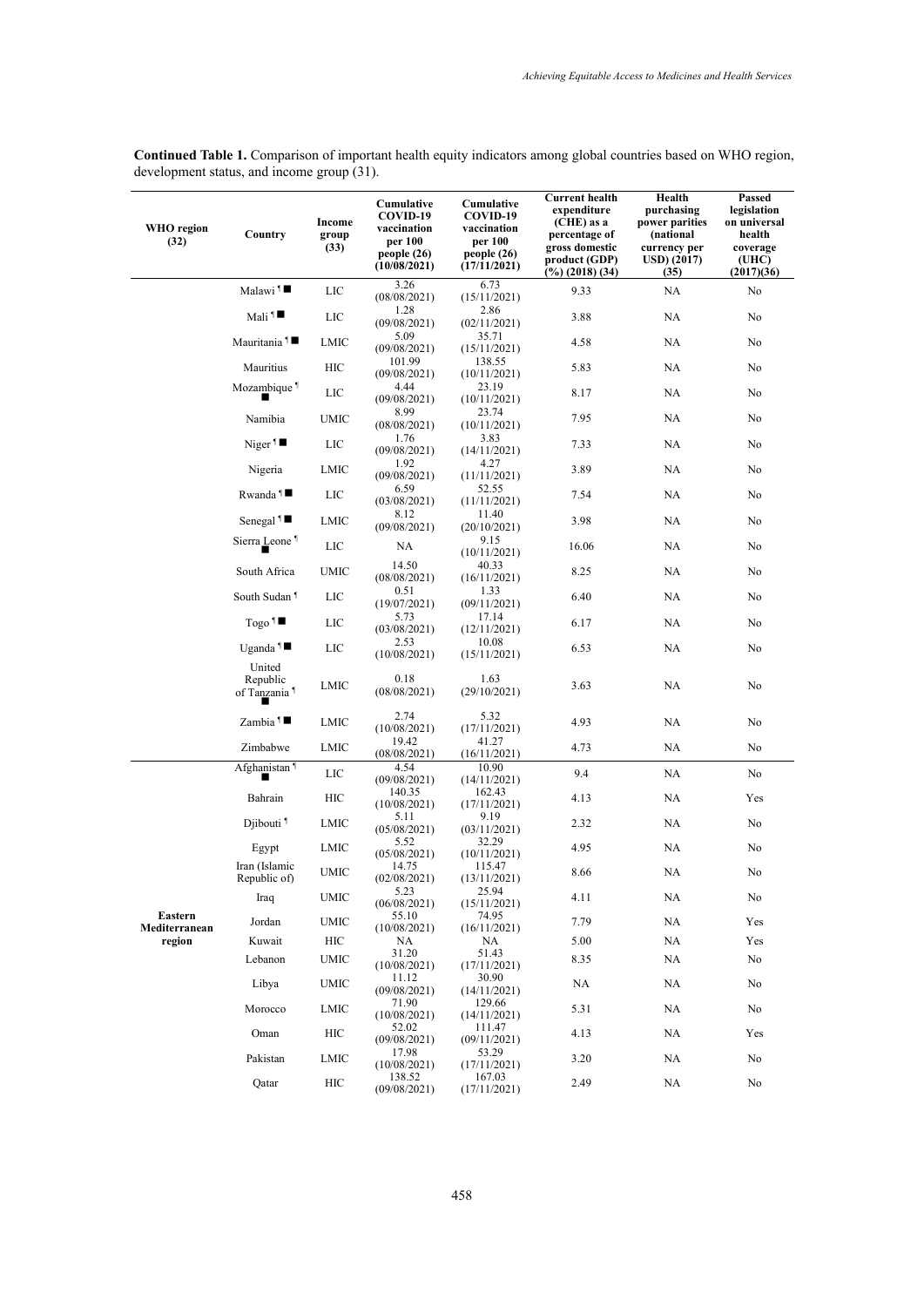| WHO region<br>(32) | Country                        | Income<br>group<br>(33) | Cumulative<br>COVID-19<br>vaccination<br>per 100<br>people (26)<br>(10/08/2021) | Cumulative<br>COVID-19<br>vaccination<br>per 100<br>people(26)<br>(17/11/2021) | <b>Current health</b><br>expenditure<br>(CHE) as a<br>percentage of<br>gross domestic<br>product (GDP)<br>$(\%)(2018)(34)$ | Health<br>purchasing<br>power parities<br>(national<br>currency per<br>USD) (2017)<br>(35) | Passed<br>legislation<br>on universal<br>health<br>coverage<br>(UHC)<br>(2017)(36) |
|--------------------|--------------------------------|-------------------------|---------------------------------------------------------------------------------|--------------------------------------------------------------------------------|----------------------------------------------------------------------------------------------------------------------------|--------------------------------------------------------------------------------------------|------------------------------------------------------------------------------------|
|                    | Saudi Arabia                   | HIC                     | 87.74<br>(10/08/2021)                                                           | 132.47<br>(17/11/2021)                                                         | 6.36                                                                                                                       | NA                                                                                         | No                                                                                 |
|                    | Somalia <sup>1</sup>           | LIC                     | 1.76<br>(02/08/2021)                                                            | 5.09<br>(13/11/2021)                                                           | NA                                                                                                                         | NA                                                                                         | No                                                                                 |
|                    | Sudan $\P$                     | LIC                     | 1.88                                                                            | 3.70                                                                           | 4.51                                                                                                                       | NA                                                                                         | No                                                                                 |
|                    | Syrian Arab                    | LIC                     | (09/08/2021)<br>NA                                                              | (20/10/2021)<br>7.34                                                           | NA                                                                                                                         | NA                                                                                         | No                                                                                 |
|                    | Republic<br>Tunisia            | LMIC                    | 28.71                                                                           | (15/11/2021)<br>83.17                                                          | 7.29                                                                                                                       | NA                                                                                         | Yes                                                                                |
|                    | United Arab                    | HІC                     | (08/08/2021)<br>173.88                                                          | (16/11/2021)<br>215.68                                                         | 4.23                                                                                                                       | NA                                                                                         | Yes                                                                                |
|                    | Emirates<br>Yemen <sup>1</sup> | LIC                     | (10/08/2021)<br>1.04                                                            | (15/11/2021)<br>2.45                                                           | NA                                                                                                                         | NA                                                                                         | No                                                                                 |
|                    | Israel                         | HIC                     | (27/07/2021)<br>137.25                                                          | (14/11/2021)<br>172.80                                                         | 7.52                                                                                                                       | 4.73                                                                                       | No                                                                                 |
| European<br>region | Turkey                         | UMIC                    | (10/08/2021)<br>92.80                                                           | (17/11/2021)<br>139.79                                                         | 4.12                                                                                                                       | 0.73                                                                                       | Yes                                                                                |
|                    |                                |                         | (10/08/2021)<br>28.08                                                           | (17/11/2021)<br>66.46                                                          |                                                                                                                            |                                                                                            |                                                                                    |
|                    | Bahamas                        | HIС                     | (09/08/2021)<br>48.93                                                           | (05/11/2021)<br>98.32                                                          | 6.25                                                                                                                       | NA                                                                                         | No                                                                                 |
|                    | Belize                         | UMIC                    | (06/08/2021)                                                                    | (12/11/2021)                                                                   | 5.69                                                                                                                       | NA                                                                                         | No                                                                                 |
|                    | Bolivia                        | LMIC                    | 40.95<br>(09/08/2021)                                                           | 67.96<br>(11/11/2021)                                                          | 6.30                                                                                                                       | NA                                                                                         | Yes                                                                                |
|                    | El Salvador                    | LMIC                    | 74.91<br>(10/08/2021)                                                           | 137.24<br>(16/11/2021)                                                         | 7.11                                                                                                                       | NA                                                                                         | Yes                                                                                |
|                    | Haiti $1$                      | LIC                     | 0.14<br>(09/08/2021)                                                            | 1.33<br>(12/11/2021)                                                           | 7.69                                                                                                                       | NA                                                                                         | No                                                                                 |
|                    | Jamaica                        | UMIC                    | 12.49<br>(06/08/2021)                                                           | 35.60<br>(17/11/2021)                                                          | 6.06                                                                                                                       | NA                                                                                         | No                                                                                 |
|                    | Argentina                      | UMIC                    | 77.99<br>(10/08/2021)                                                           | 142.45<br>(17/11/2021)                                                         | 9.62                                                                                                                       | NA                                                                                         | Yes                                                                                |
|                    | Barbados                       | HIC                     | 62.47<br>(07/08/2021)                                                           | 98.94<br>(17/11/2021)                                                          | 6.56                                                                                                                       | NA                                                                                         | No                                                                                 |
|                    | <b>Brazil</b>                  | UMIC                    | 73.12<br>(10/08/2021)                                                           | 139.24<br>(17/11/2021)                                                         | 9.51                                                                                                                       | NA                                                                                         | Yes                                                                                |
|                    | Chile                          | HIС                     | 137.50<br>(08/08/2021)                                                          | 203.68<br>(14/11/2021)                                                         | 9.14                                                                                                                       | 416                                                                                        | Yes                                                                                |
|                    | Colombia                       | UMIC                    | 60.22<br>(09/08/2021)                                                           | 101.34<br>(15/11/2021)                                                         | 7.64                                                                                                                       | 939                                                                                        | Yes                                                                                |
| <b>Region of</b>   | Costa Rica                     | UMIC                    | 71.52<br>(09/08/2021)                                                           | 133.84<br>(15/11/2021)                                                         | 7.56                                                                                                                       | 535                                                                                        | Yes                                                                                |
| Americas           | Cuba                           | UMIC                    | 95.78<br>(08/08/2021)                                                           | 243.59<br>(15/11/2021)                                                         | 11.19                                                                                                                      | NA                                                                                         | Yes                                                                                |
|                    | Dominica                       | UMIC                    | 56.33<br>(30/08/2021)                                                           | 74.76<br>(12/11/2021)                                                          | 6.59                                                                                                                       | NA                                                                                         | No                                                                                 |
|                    | Dominican<br>Republic          | UMIC                    | 96.79<br>(09/08/2021)                                                           | 124.36<br>(16/11/2021)                                                         | 5.73                                                                                                                       | NA.                                                                                        | Yes                                                                                |
|                    | Ecuador                        | <b>UMIC</b>             | 75.68<br>(08/08/2021)                                                           | 129.15<br>(12/11/2021)                                                         | 8.14                                                                                                                       | $\rm NA$                                                                                   | Yes                                                                                |
|                    | Guatemala                      | <b>UMIC</b>             | 15.50<br>(09/08/2021)                                                           | 50.92<br>(16/11/2021)                                                          | 5.71                                                                                                                       | NA                                                                                         | No                                                                                 |
|                    | Guyana                         | UMIC                    | 52.90<br>(10/08/2021)                                                           | 83.00<br>(16/11/2021)                                                          | 5.94                                                                                                                       | NA                                                                                         | No                                                                                 |
|                    | Honduras $\blacksquare$        | LMIC                    | 21.67<br>(03/08/2021)                                                           | 75.37<br>(12/11/2021)                                                          | 7.05                                                                                                                       | NA                                                                                         | No                                                                                 |
|                    | Mexico                         | <b>UMIC</b>             | 56.61<br>(10/08/2021)                                                           | 99.79<br>(17/11/2021)                                                          | 5.37                                                                                                                       | 10.4                                                                                       | No                                                                                 |
|                    | Nicaragua $\blacksquare$       | LMIC                    | 13.88<br>(09/08/2021)                                                           | 24.99<br>(05/11/2021)                                                          | 8.56                                                                                                                       | NA                                                                                         | No                                                                                 |
|                    | Panama                         | HІC                     | 71.68<br>(07/08/2021)                                                           | 126.21<br>(17/11/2021)                                                         | 7.27                                                                                                                       | NA                                                                                         | Yes                                                                                |
|                    | Paraguay                       | UMIC                    | 29.78<br>(25/08/2021)                                                           | 79.59<br>(12/11/2021)                                                          | 6.65                                                                                                                       | NA                                                                                         | No                                                                                 |
|                    | Peru                           | UMIC                    | 46.01<br>(09/08/2021)                                                           | 113.23<br>(13/11/2021)                                                         | 5.24                                                                                                                       | NA                                                                                         | No                                                                                 |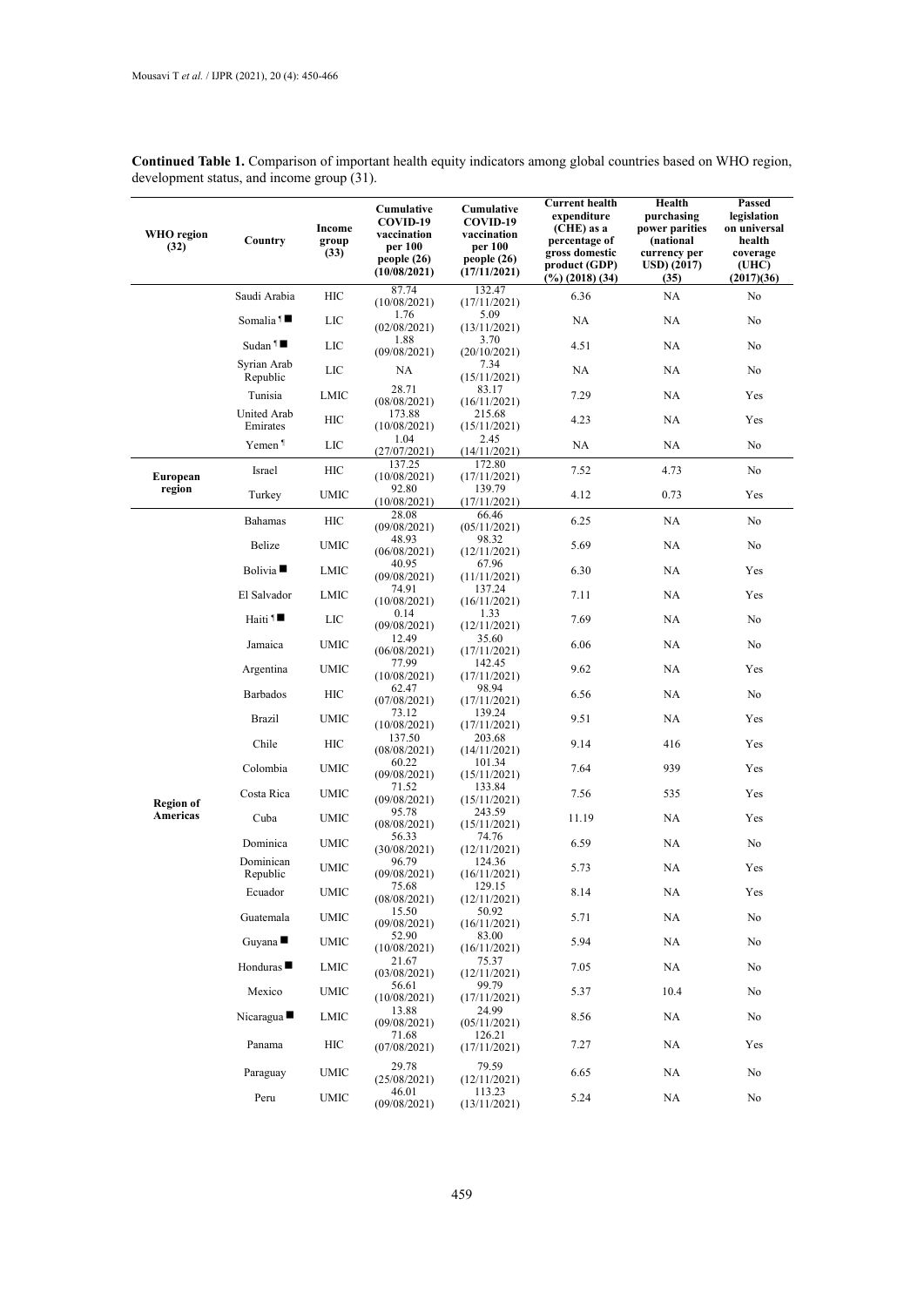| WHO region<br>(32)               | Country                                             | Income<br>group<br>(33) | Cumulative<br>COVID-19<br>vaccination<br>per 100<br>people(26)<br>(10/08/2021) | Cumulative<br>COVID-19<br>vaccination<br>per 100<br>people (26)<br>(17/11/2021) | <b>Current health</b><br>expenditure<br>(CHE) as a<br>percentage of<br>gross domestic<br>product (GDP)<br>(%) (2018) (34) | Health<br>purchasing<br>power parities<br>(national<br>currency per<br>USD) (2017)<br>(35) | Passed<br>legislation<br>on universal<br>health<br>coverage<br>(UHC)<br>(2017)(36) |
|----------------------------------|-----------------------------------------------------|-------------------------|--------------------------------------------------------------------------------|---------------------------------------------------------------------------------|---------------------------------------------------------------------------------------------------------------------------|--------------------------------------------------------------------------------------------|------------------------------------------------------------------------------------|
|                                  | Suriname                                            | UMIC                    | 45.20<br>(10/08/2021)                                                          | 79.01<br>(17/11/2021)                                                           | 7.97                                                                                                                      | NA                                                                                         | No                                                                                 |
|                                  | Trinidad and<br>Tobago                              | HIС                     | 47.73<br>(10/08/2021)                                                          | 90.17<br>(17/11/2021)                                                           | 6.93                                                                                                                      | NA                                                                                         | No                                                                                 |
|                                  | Bangladesh <sup>1</sup>                             | LMIC                    | 11.71                                                                          | 51.87                                                                           | 2.34                                                                                                                      | NA                                                                                         | No                                                                                 |
|                                  | Bhutan <sup>1</sup>                                 | LMIC                    | (10/08/2021)<br>130.91                                                         | (17/11/2021)<br>147.22                                                          | 3.06                                                                                                                      | NA                                                                                         | Yes                                                                                |
|                                  | Democratic                                          |                         | (09/08/2021)                                                                   | (31/10/2021)                                                                    |                                                                                                                           |                                                                                            |                                                                                    |
|                                  | People's<br>Republic of<br>Korea                    | LIC                     | NA                                                                             | NA                                                                              | NA                                                                                                                        | NA                                                                                         | No                                                                                 |
|                                  | India                                               | LMIC                    | 37.61<br>(10/08/2021)                                                          | 81.89<br>(17/11/2021)                                                           | 3.54                                                                                                                      | NA                                                                                         | No                                                                                 |
| South-East                       | Indonesia                                           | <b>UMIC</b>             | 28.13<br>(10/08/2021)                                                          | 78.99<br>(17/11/2021)                                                           | 2.87                                                                                                                      | NA                                                                                         | No                                                                                 |
| Asia region                      | Maldives                                            | UMIC                    | 113.74<br>(07/08/2021)                                                         | 139.13<br>(15/11/2021)                                                          | 9.41                                                                                                                      | NA                                                                                         | No                                                                                 |
|                                  | Myanmar <sup>1</sup>                                | LMIC                    | NA                                                                             | 40.42<br>(06/11/2201)                                                           | 4.79                                                                                                                      | NA                                                                                         | No                                                                                 |
|                                  | Nepal <sup>1</sup>                                  | LMIC                    | 24.93<br>(10/08/2021)                                                          | 54.50<br>(07/11/2021)                                                           | 5.84                                                                                                                      | NA                                                                                         | No                                                                                 |
|                                  | Sri Lanka                                           | LMIC                    | 64.28<br>(08/08/2021)                                                          | 137.55<br>(17/11/2021)                                                          | 3.76                                                                                                                      | NA                                                                                         | No                                                                                 |
|                                  | Thailand                                            | UMIC                    | 30.33<br>(09/08/2021)                                                          | 123.05<br>(17/11/2021)                                                          | 3.79                                                                                                                      | NA                                                                                         | Yes                                                                                |
|                                  | Timor-Leste <sup>1</sup>                            | LMIC                    | 30.56<br>(03/08/2021)                                                          | 72.15<br>(09/11/2021)                                                           | 4.33                                                                                                                      | NA                                                                                         | No                                                                                 |
|                                  | Brunei                                              | HIC                     | 43.41                                                                          | 158.45                                                                          | 2.41                                                                                                                      | NA                                                                                         | Yes                                                                                |
|                                  | Darussalam<br>Cambodia <sup>1</sup>                 | LMIC                    | (08/08/2021)<br>87.05                                                          | (17/11/2021)<br>167.16                                                          | 6.03                                                                                                                      | NA                                                                                         | No                                                                                 |
|                                  | China                                               | UMIC                    | (10/08/2021)<br>125.62                                                         | (16/11/2021)<br>166.86                                                          | 5.35                                                                                                                      | NA                                                                                         | No                                                                                 |
|                                  | Fiji                                                | UMIC                    | (10/08/2021)<br>77.07                                                          | (17/11/2021)<br>133.88                                                          | 3.42                                                                                                                      | NA                                                                                         | No                                                                                 |
|                                  | Kiribati <sup>1</sup>                               | LMIC                    | (09/08/2021)<br>11.70                                                          | (15/11/2021)<br>60.07                                                           | 12.11                                                                                                                     | NA                                                                                         | No                                                                                 |
|                                  |                                                     |                         | (09/08/2021)                                                                   | (15/11/2021)                                                                    |                                                                                                                           |                                                                                            |                                                                                    |
|                                  | Lao People's<br>Democratic<br>Republic <sup>1</sup> | LMIC                    | NA                                                                             | NA                                                                              | 2.25                                                                                                                      | NA                                                                                         | No                                                                                 |
|                                  | Malaysia                                            | UMIC                    | 78.37<br>(10/08/2021)                                                          | 156.71<br>(17/11/2021)                                                          | 3.76                                                                                                                      | NA                                                                                         | No                                                                                 |
| <b>Western Pacific</b><br>region | Mongolia                                            | LMIC                    | 128.46<br>(10/08/2021)                                                         | 132.37<br>(16/11/2021)                                                          | 3.79                                                                                                                      | NA                                                                                         | Yes                                                                                |
|                                  | Papua New<br>Guinea                                 | LMIC                    | 1.12<br>(02/08/2021)                                                           | 3.19<br>(25/10/2201)                                                            | 2.37                                                                                                                      | NA                                                                                         | No                                                                                 |
|                                  | Philippines                                         | LMIC                    | 22.81<br>(08/08/2021)                                                          | 65.52<br>(17/11/2021)                                                           | 4.40                                                                                                                      | NA                                                                                         | No                                                                                 |
|                                  | Republic of<br>Korea                                | HІС                     | 55.72<br>(10/08/2021)                                                          | 160.62<br>(17/11/2021)                                                          | 7.56                                                                                                                      | NA                                                                                         | Yes                                                                                |
|                                  | Samoa                                               | UMIC                    | 50.71<br>(09/08/2021)                                                          | 111.67<br>(15/11/2021)                                                          | 5.21                                                                                                                      | NA                                                                                         | No                                                                                 |
|                                  | Singapore                                           | HIC                     | 139.23<br>(09/08/2021)                                                         | 184.89<br>(05/11/2021)                                                          | 4.46                                                                                                                      | NA                                                                                         | Yes                                                                                |
|                                  | Solomon<br>Islands <sup>1</sup>                     | LMIC                    | 8.24<br>(09/08/2021)                                                           | 24.37<br>(08/11/2021)                                                           | 4.47                                                                                                                      | NA                                                                                         | No                                                                                 |
|                                  | Vanuatu                                             | LMIC                    | 7.81<br>(27/07/2021)                                                           | 39.07<br>(15/11/2021)                                                           | 3.37                                                                                                                      | NA                                                                                         | No                                                                                 |
|                                  | Viet Nam                                            | LMIC                    | 10.26<br>(09/08/2021)                                                          | 103.93<br>(16/11/2021)                                                          | 5.92                                                                                                                      | NA                                                                                         | No                                                                                 |
|                                  |                                                     |                         |                                                                                | <b>Developed countries</b>                                                      |                                                                                                                           |                                                                                            |                                                                                    |
| European<br>region               | Austria                                             | HІC                     | 111.47<br>(10/08/2021)                                                         | 138.57<br>(17/11/2021)                                                          | 10.33                                                                                                                     | 0.96                                                                                       | Yes                                                                                |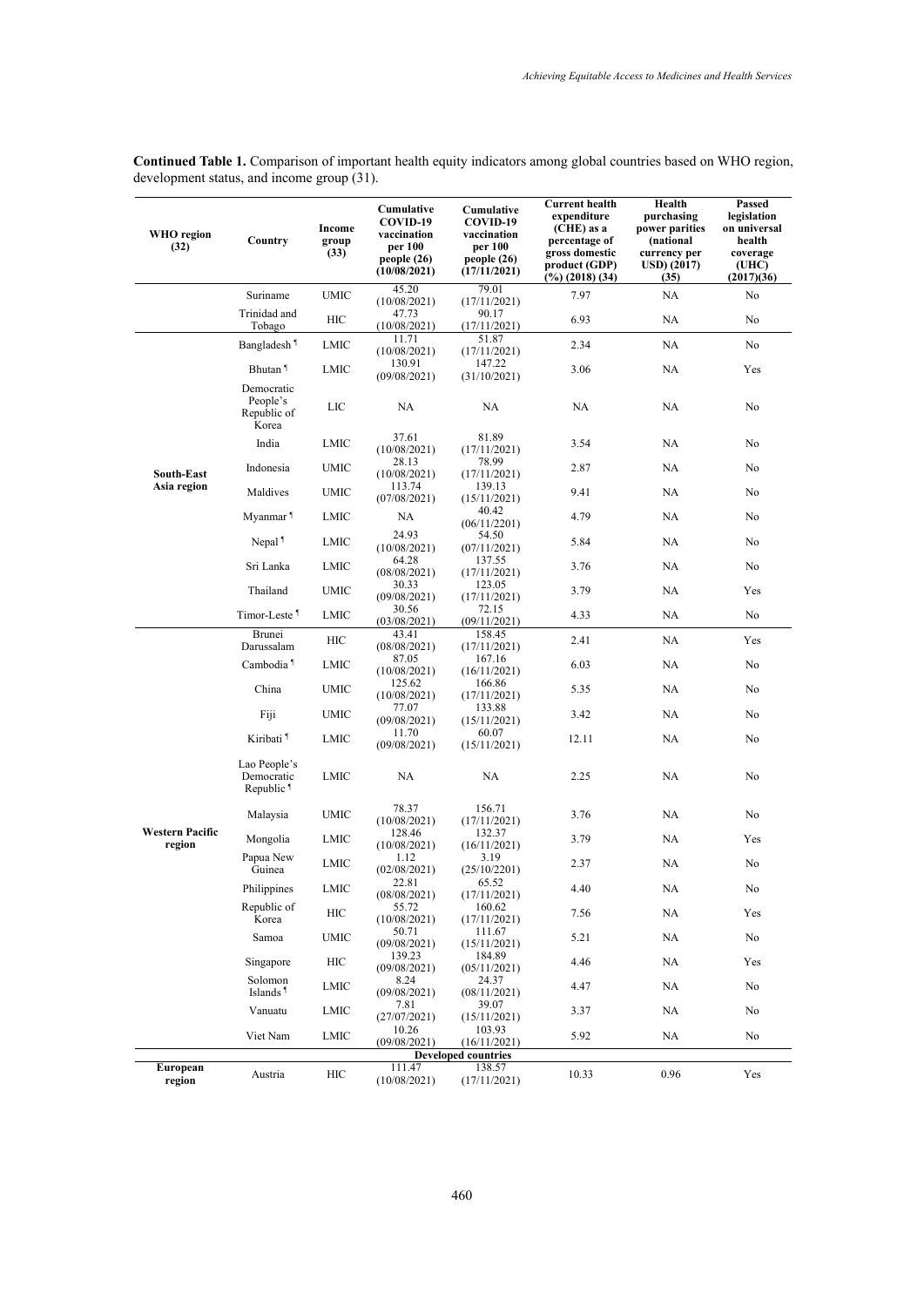| <b>WHO</b> region<br>(32)    | Country           | Income<br>group<br>(33) | Cumulative<br>COVID-19<br>vaccination<br>per 100<br>people(26)<br>(10/08/2021) | Cumulative<br>COVID-19<br>vaccination<br>per 100<br>people(26)<br>(17/11/2021) | <b>Current health</b><br>expenditure<br>(CHE) as a<br>percentage of<br>gross domestic<br>product (GDP)<br>$(\%)(2018)(34)$ | Health<br>purchasing<br>power parities<br>(national<br>currency per<br><b>USD</b> ) (2017)<br>(35) | Passed<br>legislation<br>on universal<br>health<br>coverage<br>(UHC)<br>(2017)(36) |
|------------------------------|-------------------|-------------------------|--------------------------------------------------------------------------------|--------------------------------------------------------------------------------|----------------------------------------------------------------------------------------------------------------------------|----------------------------------------------------------------------------------------------------|------------------------------------------------------------------------------------|
|                              | Belgium           | HIC                     | 131.70<br>(09/08/2021)                                                         | 146.12<br>(16/11/2021)                                                         | 10.32                                                                                                                      | 0.94                                                                                               | Yes                                                                                |
|                              | Bulgaria          | <b>UMIC</b>             | 30.43<br>(10/08/2021)                                                          | 45.39<br>(17/11/2021)                                                          | 7.35                                                                                                                       | 0.38                                                                                               | Yes                                                                                |
|                              | Croatia           | HIC                     | 76.29<br>(09/08/2021)                                                          | 95.53<br>(16/11/2021)                                                          | 6.83                                                                                                                       | 2.69                                                                                               | Yes                                                                                |
|                              | Cyprus            | HIC                     | 115.73<br>(09/08/2021)                                                         | 139.42<br>(16/11/2021)                                                         | 6.77                                                                                                                       | 0.78                                                                                               | Yes                                                                                |
|                              | Czechia           | HIC                     | 100.64<br>(10/08/2021)                                                         | 120.18<br>(17/11/2021)                                                         | 7.65                                                                                                                       | 7.60                                                                                               | Yes                                                                                |
|                              | Denmark           | HIC                     | 134.50<br>(10/08/2021)                                                         | 153.34<br>(16/11/2021)                                                         | 10.07                                                                                                                      | 6.83                                                                                               | Yes                                                                                |
|                              | Estonia           | HIC                     | 89.28<br>(10/08/2021)                                                          | 110.48<br>(17/11/2021)                                                         | 6.69                                                                                                                       | 0.44                                                                                               | Yes                                                                                |
|                              | Finland           | HIC                     | 107.19<br>(10/08/2021)                                                         | 148.36<br>(17/11/2021)                                                         | 9.04                                                                                                                       | 0.93                                                                                               | Yes                                                                                |
|                              | France            | HIC                     | 115.67<br>(09/08/2021)                                                         | 150.53<br>(16/11/2021)                                                         | 11.26                                                                                                                      | 0.68                                                                                               | Yes                                                                                |
|                              | Germany           | HIC                     | 114.35<br>(10/08/2021)                                                         | 138.5<br>(17/11/2021)                                                          | 11.43                                                                                                                      | 0.70                                                                                               | Yes                                                                                |
|                              | Greece            | HIC                     | 104.34<br>(10/08/2021)                                                         | 129.32<br>(17/11/2021)                                                         | 7.72                                                                                                                       | 0.59                                                                                               | Yes                                                                                |
|                              | Hungary           | HIC                     | 108.50<br>(01/08/2021)                                                         | 137.33<br>(15/11/2021)                                                         | 6.70                                                                                                                       | 100.00                                                                                             | Yes                                                                                |
|                              | Iceland           | HIC                     | 139.84<br>(06/08/2021)                                                         | 171.76<br>(16/11/2021)                                                         | 9.47                                                                                                                       | 178.00                                                                                             | Yes                                                                                |
|                              | Ireland           | HIC                     | 124.65<br>(09/08/2021)                                                         | 147.94<br>(16/11/2021)                                                         | 6.93                                                                                                                       | 1.13                                                                                               | Yes                                                                                |
|                              | Italy             | HIC                     | 119.98<br>(10/08/2021)                                                         | 153.68<br>(17/11/2021)                                                         | 8.67                                                                                                                       | 0.85                                                                                               | Yes                                                                                |
|                              | Latvia            | HIC                     | 74.11<br>(10/08/2021)<br>104.20                                                | 113.60<br>(17/11/2021)<br>131.33                                               | 6.19                                                                                                                       | 0.31                                                                                               | Yes                                                                                |
|                              | Lithuania         | HIC                     | (10/08/2021)<br>117.52                                                         | (17/11/2021)<br>135.40                                                         | 6.57                                                                                                                       | 0.30                                                                                               | No                                                                                 |
|                              | Luxembourg        | HIC                     | (10/08/2021)                                                                   | (14/11/2021)                                                                   | 5.29                                                                                                                       | 0.99                                                                                               | Yes                                                                                |
|                              | Malta             | HIC                     | 176.02<br>(09/08/2021)                                                         | 177.28<br>(16/11/2021)                                                         | 8.96                                                                                                                       | 0.89                                                                                               | No                                                                                 |
|                              | Netherlands       | HIC                     | 121.54<br>(08/08/2021)                                                         | 141.79<br>(15/11/2021)                                                         | 9.97                                                                                                                       | 0.89                                                                                               | Yes                                                                                |
|                              | Norway            | HIC                     | 104.97<br>(09/08/2021)                                                         | 146.42<br>(16/11/2021)                                                         | 10.05                                                                                                                      | 11.50                                                                                              | Yes                                                                                |
|                              | Poland            | HIC                     | 92.78<br>(10/08/2021)                                                          | 106.03<br>(16/11/2021)                                                         | 6.33                                                                                                                       | 1.30                                                                                               | No                                                                                 |
|                              | Portugal          | HIC                     | 126.92<br>(10/08/2021)                                                         | 160.39<br>(15/11/2021)                                                         | 9.41                                                                                                                       | 0.55                                                                                               | Yes                                                                                |
|                              | Romania           | HIC                     | 49.40<br>(09/08/2021)                                                          | 73.06<br>(16/11/2021)                                                          | 5.56                                                                                                                       | 2.74                                                                                               | Yes                                                                                |
|                              | Slovakia          | HIC                     | 79.88<br>(10/08/2021)                                                          | 89.32<br>(16/11/2021)                                                          | 6.69                                                                                                                       | 0.35                                                                                               | Yes                                                                                |
|                              | Slovenia          | HIC                     | 85.61<br>(10/08/2021)                                                          | 113.04<br>(17/11/2021)                                                         | 8.30                                                                                                                       | 0.56                                                                                               | Yes                                                                                |
|                              | Spain             | HIC                     | 127.11<br>(09/08/2021)                                                         | 158.67<br>(16/11/2021)                                                         | 8.98                                                                                                                       | 0.74                                                                                               | Yes                                                                                |
|                              | Sweden            | HIC                     | 110.33<br>(10/08/2021)                                                         | 148.61<br>(17/11/2021)                                                         | 10.90                                                                                                                      | 11.20                                                                                              | Yes                                                                                |
|                              | Switzerland       | HIC                     | 105.68<br>(09/08/2021)                                                         | 130.91<br>(16/11/2021)                                                         | 11.88                                                                                                                      | 1.69                                                                                               | Yes                                                                                |
|                              | United<br>Kingdom | HIC                     | 127.83<br>(09/08/2021)                                                         | 161.58<br>(16/11/2021)                                                         | 10.00                                                                                                                      | 0.75                                                                                               | Yes                                                                                |
| <b>Region of</b><br>Americas | Canada            | HIC                     | 134.72<br>(10/08/2021)                                                         | 157.03<br>(17/11/2021)                                                         | 10.79                                                                                                                      | 1.22                                                                                               | Yes                                                                                |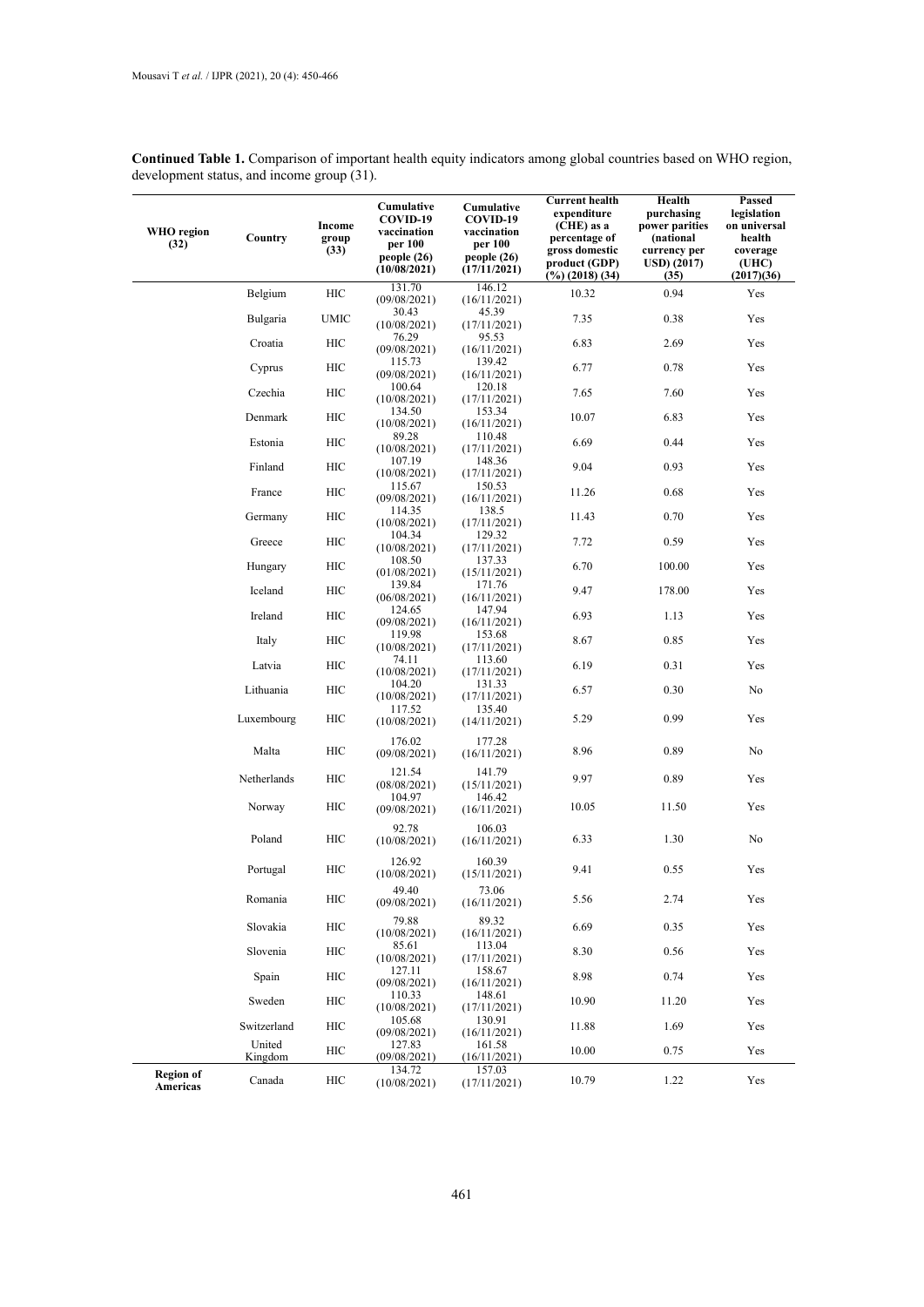| $(\%)(2018)(34)$<br>(35)<br>105.41<br>132.25<br><b>United States</b><br>HIC<br>16.89<br>1.27<br>(10/08/2021)<br>(17/11/2021)<br>of America<br>54.74<br>147.74<br>Australia<br>HIC<br>9.28<br>1.47<br>(10/08/2021)<br>(17/11/2021)<br>83.56<br>154.96<br><b>Western Pacific</b><br>HIC<br>10.95<br>91.90<br>Japan<br>(10/08/2021)<br>(17/11/2021)<br>region<br>47.56<br>142.04<br>New Zealand<br>HIC<br>9.21<br>1.08<br>(10/08/2021)<br>(17/11/2021)<br><b>Economies in transition</b><br>43.78<br>70.21<br>Albania<br><b>UMIC</b><br>5.26<br>23.50<br>(08/08/2021)<br>(16/11/2021)<br>6.58<br>28.03<br><b>UMIC</b><br>10.03<br>NA<br>Armenia<br>(08/08/2021)<br>(31/10/2021) | (2017)(36)<br>Yes<br>Yes<br>Yes<br>Yes<br>No<br>Yes<br>Yes<br>Yes |
|------------------------------------------------------------------------------------------------------------------------------------------------------------------------------------------------------------------------------------------------------------------------------------------------------------------------------------------------------------------------------------------------------------------------------------------------------------------------------------------------------------------------------------------------------------------------------------------------------------------------------------------------------------------------------|-------------------------------------------------------------------|
|                                                                                                                                                                                                                                                                                                                                                                                                                                                                                                                                                                                                                                                                              |                                                                   |
|                                                                                                                                                                                                                                                                                                                                                                                                                                                                                                                                                                                                                                                                              |                                                                   |
|                                                                                                                                                                                                                                                                                                                                                                                                                                                                                                                                                                                                                                                                              |                                                                   |
|                                                                                                                                                                                                                                                                                                                                                                                                                                                                                                                                                                                                                                                                              |                                                                   |
|                                                                                                                                                                                                                                                                                                                                                                                                                                                                                                                                                                                                                                                                              |                                                                   |
|                                                                                                                                                                                                                                                                                                                                                                                                                                                                                                                                                                                                                                                                              |                                                                   |
|                                                                                                                                                                                                                                                                                                                                                                                                                                                                                                                                                                                                                                                                              |                                                                   |
| 99.44<br>54.03<br>Azerbaijan<br><b>UMIC</b><br>3.51<br><b>NA</b><br>(10/08/2021)<br>(17/11/2021)                                                                                                                                                                                                                                                                                                                                                                                                                                                                                                                                                                             |                                                                   |
| 25.19<br>57.29<br><b>Belarus</b><br><b>UMIC</b><br>5.64<br>NA<br>(01/08/2021)<br>(07/11/2021)                                                                                                                                                                                                                                                                                                                                                                                                                                                                                                                                                                                |                                                                   |
| Bosnia and<br>23.26<br>47.61<br><b>UMIC</b><br>8.90<br>0.59<br>Herzegovina<br>(04/08/2021)<br>(04/11/2021)                                                                                                                                                                                                                                                                                                                                                                                                                                                                                                                                                                   | Yes                                                               |
| 17.27<br>52.12<br><b>UMIC</b><br>7.11<br>NA<br>Georgia<br>(10/08/2021)<br>(17/11/2021)                                                                                                                                                                                                                                                                                                                                                                                                                                                                                                                                                                                       | No                                                                |
| 54.61<br>86.54<br>Kazakhstan<br><b>UMIC</b><br>2.92<br>NA<br>(10/08/2021)<br>(17/11/2021)                                                                                                                                                                                                                                                                                                                                                                                                                                                                                                                                                                                    | No                                                                |
| 11.84<br>28.67<br>6.53<br>NA<br>Kyrgyzstan<br>LMIC<br>(09/08/2021)<br>(17/11/2021)                                                                                                                                                                                                                                                                                                                                                                                                                                                                                                                                                                                           | No                                                                |
| 55.63<br>82.21<br>European<br><b>UMIC</b><br>8.42<br>0.64<br>Montenegro<br>(10/08/2021)<br>(16/11/2021)<br>region                                                                                                                                                                                                                                                                                                                                                                                                                                                                                                                                                            | No                                                                |
| 47.17<br>79.60<br>North<br>6.58<br>UMIC<br>33.10<br>(09/08/2021)<br>(16/11/2021)<br>Macedonia                                                                                                                                                                                                                                                                                                                                                                                                                                                                                                                                                                                | No                                                                |
| Republic of<br>27.56<br>39.26<br><b>LMIC</b><br>6.60<br>NA<br>Moldova<br>(10/08/2021)<br>(17/11/2021)                                                                                                                                                                                                                                                                                                                                                                                                                                                                                                                                                                        | Yes                                                               |
| Russian<br>46.14<br>79.93<br><b>UMIC</b><br>5.32<br>39.60<br>Federation<br>(10/08/2021)<br>(17/11/2021)                                                                                                                                                                                                                                                                                                                                                                                                                                                                                                                                                                      | Yes                                                               |
| 82.19<br>108.87<br>Serbia<br><b>UMIC</b><br>8.54<br>76.00<br>(09/08/2021)<br>(14/11/2021)                                                                                                                                                                                                                                                                                                                                                                                                                                                                                                                                                                                    | Yes                                                               |
| 11.47<br>49.77<br>Tajikistan<br>LIC<br>7.24<br>NA<br>(04/08/2021)<br>(07/11/2021)                                                                                                                                                                                                                                                                                                                                                                                                                                                                                                                                                                                            | No                                                                |
| NA<br>NA<br>Turkmenistan<br><b>UMIC</b><br>NA<br>6.61                                                                                                                                                                                                                                                                                                                                                                                                                                                                                                                                                                                                                        | No                                                                |
| 15.65<br>50.18<br>Ukraine<br><b>LMIC</b><br>7.72<br>NA<br>(10/08/2021)<br>(17/11/2021)                                                                                                                                                                                                                                                                                                                                                                                                                                                                                                                                                                                       | Yes                                                               |
| 89.34<br>24.80<br>Uzbekistan<br>LMIC<br>5.29<br>NA<br>(04/08/2021)<br>(17/11/2021)                                                                                                                                                                                                                                                                                                                                                                                                                                                                                                                                                                                           | No                                                                |
| Not among WHO member states                                                                                                                                                                                                                                                                                                                                                                                                                                                                                                                                                                                                                                                  |                                                                   |
| 122.14<br>Hong Kong<br>84.24<br>HIC<br>NA<br>NA<br>SAR, China<br>(10/08/2021)<br>(17/11/2021)                                                                                                                                                                                                                                                                                                                                                                                                                                                                                                                                                                                | NA                                                                |
| State of<br>20.37<br>56.38<br>NA<br>NA<br>NA<br>Palestine<br>(09/08/2021)<br>(10/11/2021)                                                                                                                                                                                                                                                                                                                                                                                                                                                                                                                                                                                    | NA                                                                |
| Taiwan<br>119.07<br>38.90<br>HIC<br>NA<br>Province of<br>(17/11/2021)<br>NA<br>(10/08/2021)<br>China                                                                                                                                                                                                                                                                                                                                                                                                                                                                                                                                                                         | NA                                                                |

country; LIC: Low-income country; LMIC: Lower middle-income country; NA: Not available; UMIC: Upper middle-income country; USD: United States dollar; WHO: World Health Organization.

pandemic has created inequities in the concept of "international distribution" worldwide. Namely, due to fear of shortage in resources and medical equipment needed to manage the pandemic internally, some countries banned pharmaceutical raw materials and

other medical equipment exportation, mainly ventilators. On the other hand, many regions have refused world trade and navigation as they are afraid of the COVID-19 prevalence through transportation routes. These issues have caused some low- and middle-income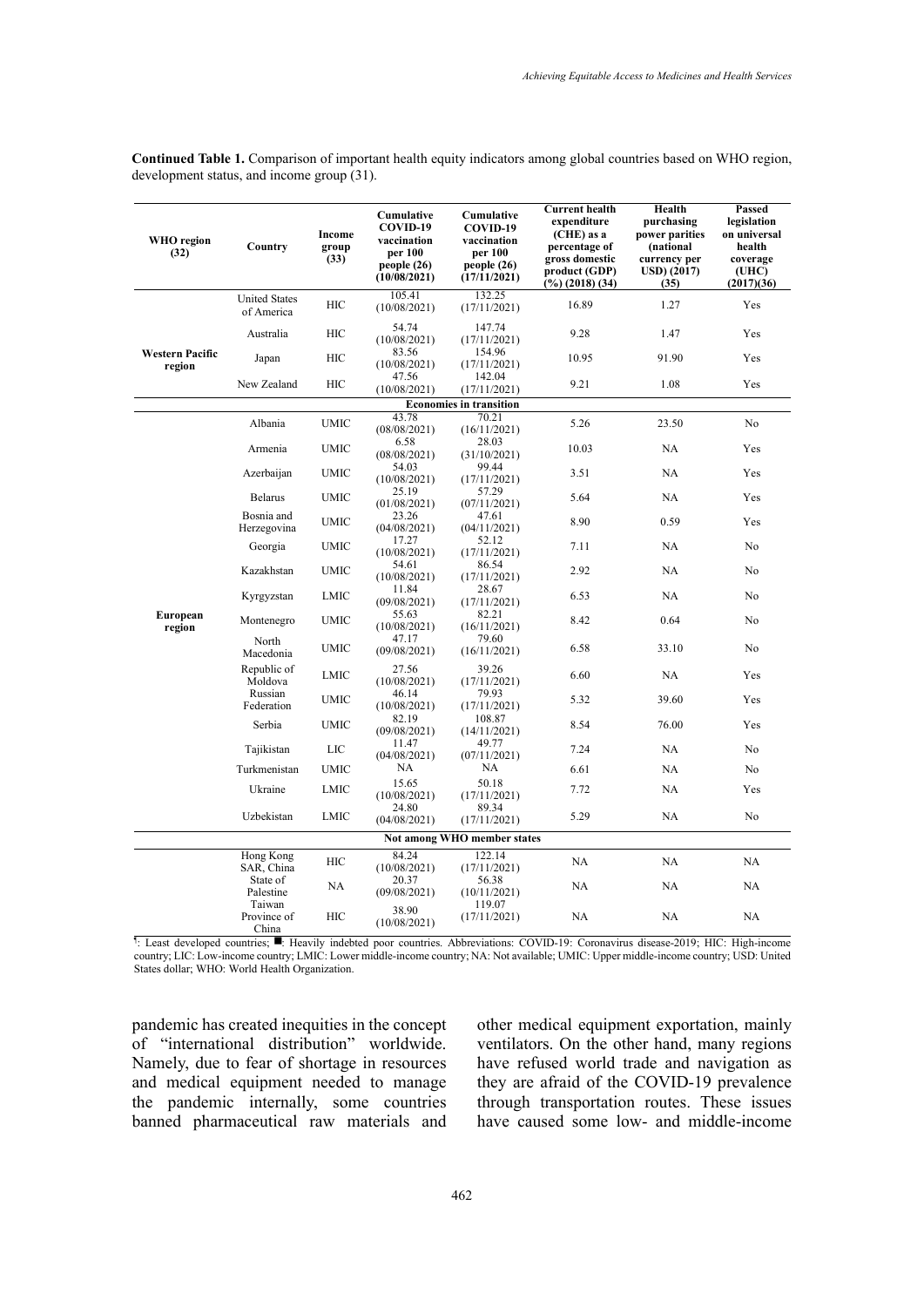countries (4), even those with the active pharmaceutical industry and COVID-19 vaccine in their pipeline, to face problems during the production of domestic COVID-19 vaccines and generic medications since they are firmly dependent on the import of raw materials (24).

Rather than the direct effects of low vaccination rate on the total mortality from COVID-19, it can influence countries' economic recovery post-COVID-19 pandemic, *i.e*., countries with a lower rate of vaccinations are expected to have minor growth in the annual gross domestic product (GDP) and difficulties in reaching pre-COVID-19 economic and developmental status by the next five years (27, 28).

Noteworthy, in the context of sanctioned countries, absence of prior national investments in the field of vaccine manufacturing, US threat to impose sanctions on countries under collaboration with Iran, lack of financial transactions and cooperation with multinational pharmaceutical companies, high demand and instant cash payments from powerful governments, and shipment limitation has made the mentioned condition catastrophic (4). Lower rate of COVID-19 vaccination in sanctioned countries and consistent high COVID-19 morbidity and mortality compared to other regions are not, therefore, far from expectation. The consequence of such injustice will eventually affect the whole global population; given migration and international transportation, a lower number of vaccinated individuals is associated with advanced risk of the COVID-19 prevalence and emergence of new, probably more life-threatening, mutations.

Despite all these, when comparing vaccination data from August to November (Table 1), there is an about 2-fold increase in cumulative COVID-19 vaccination per 100 people. Primarily, it might be due to vaccine resources transfer from developed countries to deprived regions, when most of the population in developed countries has been fully vaccinated before November 2021 (Table 1). Another factor justifying such improvement is the allocation of national pharmaceuticals, and specifically biotechnological pipelines, for manufacturing COVID-19 vaccines. The

fact that global authorities are accepting more types of COVID-19 vaccines and the approval of national COVID-19 vaccines in some regions could be other reasons. The latter is particularly true concerning Iran, where following the approval of COVIran Barekat and Spikogen, there has been a considerable rise in the vaccination rate.

## **Further suggestions**

In such a situation where many people die daily, other than national systems, global regulatory and welfare organizations must hold power to confront the oppressive countries and address the basic needs of sanctioned regions. They should also certify that health service resources should be allocated relatively based on the social gradient in health. To this end, deprived areas should provide a comprehensive and transparent report on their health equity indicators and economic status for global health system policymakers. This seems urgent considering that most of the available data on health equity is from WHO European regions. Such reports can be transferred through WHO regional offices and further be discussed in joint meetings. Adopting the World Trade Organization (WTO) agreement will facilitate international trades between nations (29). Through introducing proper legislation, health ministries should find strategies to maintain supply-demand balance for investigational/ approved medications in the treatment of COVID-19 with concomitantly processing other labeled indications (24). Improving public knowledge and combating misinformation might be effective in this context.

Two other current interregional issues are the lack of adequate global funding for research on health disparities (15, 20) and data for decision-making (13, 15, 30). It is of high necessity to obtain accurate and highquality data by investigating the dimension of health inequities, their roots and impacts on health outcomes, and comparing intraregional reports; thereby, processing evidence-based decision-making. In this regard, implementing studies based on globally acceptable health access indicators is strongly supported (6).

All in all, sustainable development goals (SDGs) could not be attained by 2030 unless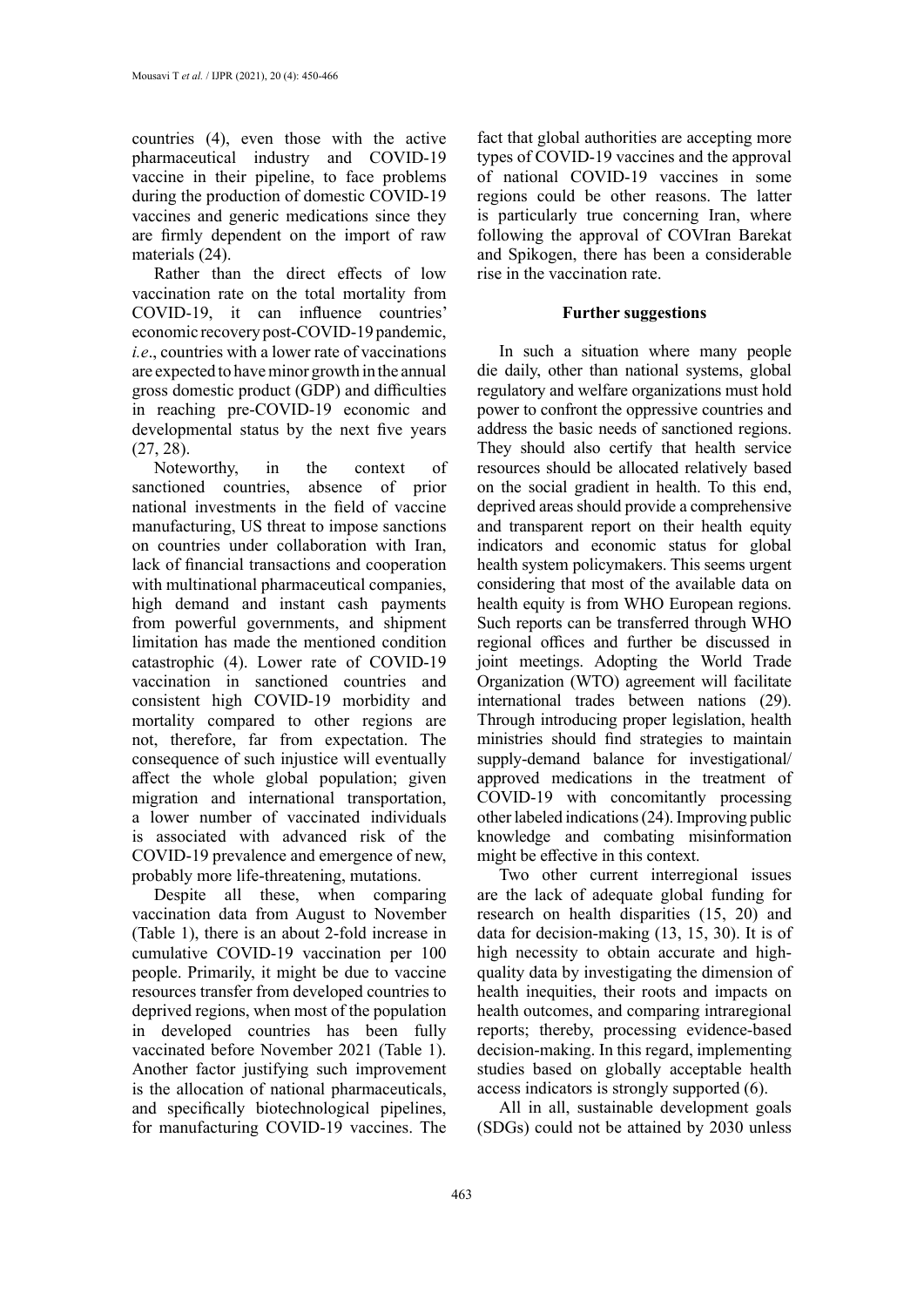sympathy, cooperation, peace, and in short, solidarity reign worldwide.

# **Conclusion**

After more than 50 years from the declaration of human rights, equitable accessibility (e.g., affordability and availability) to high-quality health services remains challenging in low-income, middleincome, and sanctioned regions. Due to people affliction in such regions, especially during the COVID-19 pandemic, this matter should be immediately addressed through identifying contributory factors (*i.e*., SDH, interregional and intraregional bodies), development of eliminating strategies, and establishing monitoring mechanisms to assess the impact of enacted policies on health outcomes and health services delivery. In sanctioned regions, global regulatory and welfare organizations have the leading role in confronting oppressive countries and maintaining health justice. Immediately tackling with lack of adequate funding for research on health disparities and the need for a faster data/evidence cycle for decision-making are other notable matters in the current crisis of global inequity.

#### **Authors contribution**

All authors made a significant contribution to the work reported, whether in the conception, study design, execution, acquisition of data, analysis, and interpretation, or in all these areas. That is, revising or critically reviewing the article; giving final approval of the version to be published; agreeing on the journal to which the article has been submitted; and confirming to be accountable for all aspects of the work. TM extracted the data and drafted the manuscript. SN and MA have drawn an idea and edited the paper.

#### **Acknowledgments**

This paper is the outcome of an in-house, financially non-supported study.

#### **Declaration of Interests**

The authors have no relevant affiliations or

financial involvement with any organization or entity with a financial interest in or financial conflict with the subject matter or materials discussed in the manuscript. This includes employment, consultancies, honoraria, stock ownership or options, expert testimony, grants or patents received or pending, or royalties.

## **Funding**

The paper was not funded.

## **References**

- (1) WHO. Health Equity Policy Tool. A framework to track policies for increasing health equity in the WHO European Region – Working document (2019). 2019 [cited 2021 10 July]; Available from: https://www.euro.who.int/en/media centre/events/ events/2019/06/healthy,-prosperous-lives-for-allin-the-european-region-high-level-conferenceon-health-equity/documents/technical-andpolicy-documents/health-equity-policy-tool.-aframework-to-track-policies-for-increasing-healthequity-in-the-who-european-region-workingdocument-2019.
- (2) WHO. Total population pushed below the \$1.90 a day poverty line by household health expenditures. 2021 [cited 2021 17 July]; Available from: https:// www.who.int/data/gho/data/indicators/indicatordetails/GHO/total-population-pushed-below-the-1.90-a-day-poverty-line-by-household-healthexpenditures.
- (3) Kokabisaghi F. Assessment of the Effects of Economic Sanctions on Iranians' Right to Health by Using Human Rights Impact Assessment Tool: A Systematic Review. *Int. J. Health Policy Manag.* (2018) **7**: 374-93.
- (4) Karimi A and Turkamani HS. U.S.- Imposed Economic Sanctions on Iran in the COVID-19 Crisis From the Human Rights Perspective*. Int. J. Health Serv.* (2021) 51: 570-2.
- (5) Cioffi A and Cioffi F. COVID-19 vaccine: Risk of inequality and failure of public health strategies*. Ethics Med. Public Health* (2021) 17: 10065.
- (6) Afzali M, Khorasani E, Alvandi M, Sabbagh-Bani-Azad M, Sharif Z, Saiyarsarai P and Nikfar S. Providing a framework for assessment of the access to medicine. *DARU J. Pharm. Sci*. (2019) 27: 243-54.
- (7) Hanefeld J, Reeves A, Brown C and Östlin P. Achieving health equity: democracy matters. *Lancet* (2019) 394: 1600-1.
- (8) WHO. Healthy, prosperous lives for all: the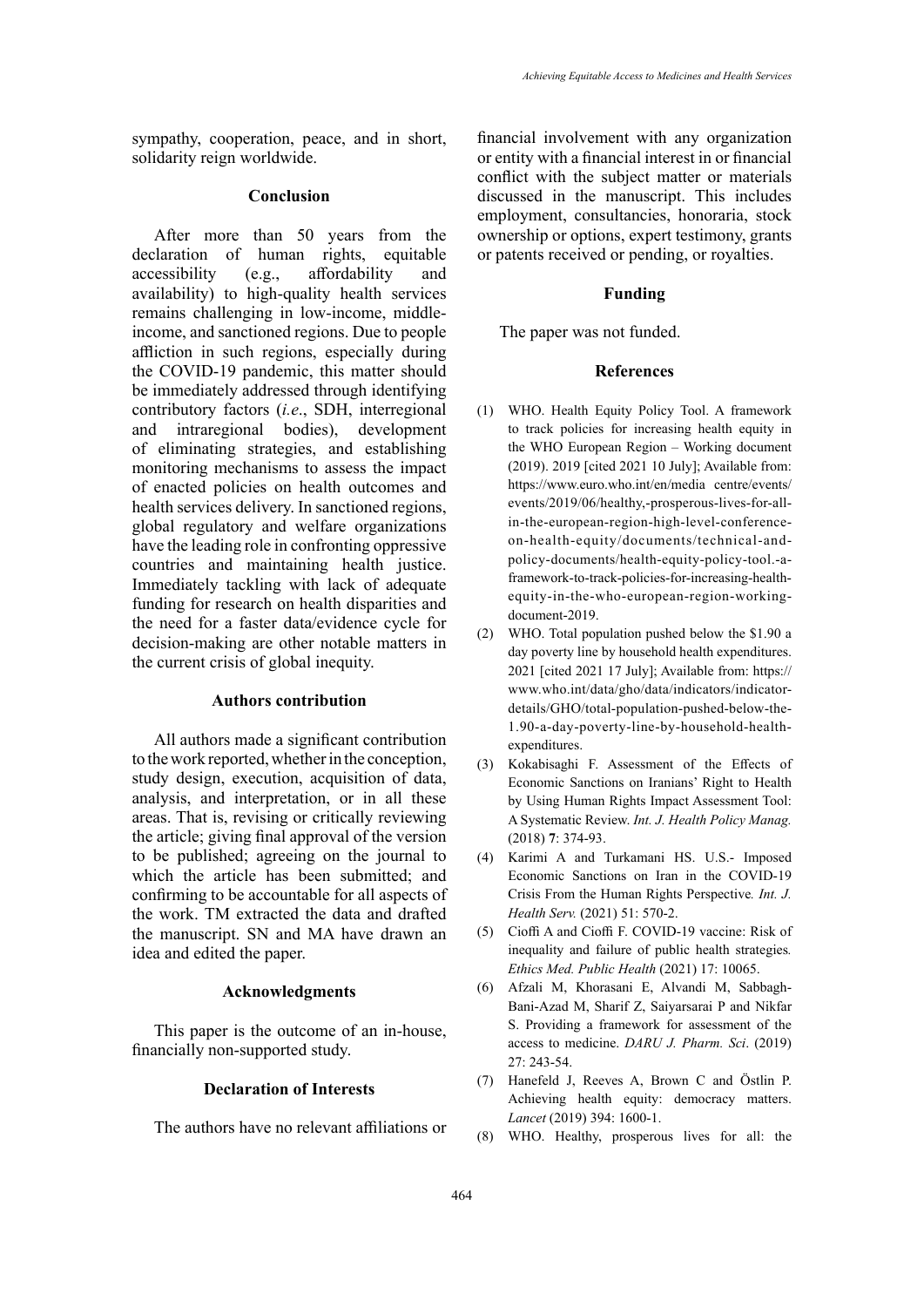European Health Equity Status Report (2019). 2019 [cited 2021 10 July]; Available from: https:// www.euro.who.int/en/publications/abstracts/ health-equity-status-report-2019.

- (9) Ndumbe-Eyoh S, Muzumdar P, Betker C and Oickle D. 'Back to better': amplifying health equity, and determinants of health perspectives during the COVID-19 pandemic. *Glo. Health Promot*. (2021) 28: 7-16.
- (10) WHO. Governance for health equity (2014). 2014 [cited 2021 10 July]; Available from: https:// www.euro.who.int/en/publications/abstracts/ governance-for-health-equity-2014.
- (11) Ivers LC and Walton DA. COVID-19: Global Health Equity in Pandemic Response. *Am. J. Trop. Med. Hyg*. (2020) 102: 1149-50.
- (12) WHO. Indicator 3.8.1: Coverage of essential health services: Universal Health Coverage index. 2021 [cited 2021 14 July]; Available from: https://www. who.int/data/gho/data/themes/topics/indicatorgroups/indicator-group-details/GHO/universalhealth-coverage-index.
- (13) WHO. Health equity and its determinants. 2021 [cited 2021 10 July]; Available from: https://www. who.int/publications/m/item/health-equity-and-itsdeterminants.
- (14) WHO. Monitoring health inequality: an essential step for achieving health equity. 2014 [cited 2021 08 July]: Available from: https://apps.who.int/iris/ handle/10665/133849
- (15) Benjamin GC. Ensuring health equity during the COVID-19 pandemic: the role of public health infrastructure. *Rev. Panam. Salud. Publica* (2020) 29: 70.
- (16) Smith JA, Wells L, Gelbart L and Lawson T. Beyond COVID-19: Consumers call for greater focus on health equity. *Health. Promot. J. Austr*. (2021) 32: 3-5.
- (17) Thronson LR, Jackson SL and Chew LD. The Pandemic of Health Care Inequity. *JAMA Netw. Open* (2020) 3: 2021767
- (18) Ghiasvand H, Mohamadi E, Olyaeemanesh A, Kiani MM, Armoon B and Takian A. Health equity in Iran: A systematic review. *Med. J. Islam. Repub. Iran* (2021) 35: 51.
- (19) Johnson S.B. Advancing Global Health Equity in the COVID-19 Response: Beyond Solidarity*. J. Bioeth. Inq.* (2020) 17: 703-7.
- (20) Siker ML, Deville C Jr, Suneja G and Winkfield K. Lessons From COVID-19: Addressing Health Equity in Cancer Care. *Int. J. Radiat. Oncol. Biol. Phys*. (2020) 108: 475-8.
- (21) Loree JM, Anand S, Dasari A, Unger JM, Gothwal, Ellis LM, Varadhachary G, Kopetz S, Overman MJ

and Raghav K. Disparity of Race Reporting and Representation in Clinical Trials Leading to Cancer Drug Approvals From 2008 to 2018. *JAMA Oncol*. (2019) 5: 191870.

- (22) Duma N, Vera Aguilera J, Paludo J, Haddox CL, Gonzalez Velez M, Wang Y, Leventakos K, Hubbard JM, Mansfield AS, Go RS and Adjei AA. Representation of Minorities and Women in Oncology Clinical Trials: Review of the Past 14 Years. *J. Oncol. Pract*. (2018) 14: 1-10.
- (23) Dastafkan R, Salehi H and Hooshmand MM. Provision of Peace and Right to Health through Sanctions: Threats and Opportunities. *Arch. Iran. Med*. (2020) 23: 43-8.
- (24) Ayati N, Saiyarsarai P and Nikfar S. Short and long term impacts of COVID-19 on the pharmaceutical sector*. DARU J. Pharm. Sci*. (2020) 28: 799-805.
- (25) Takian A, Kiani MM and Khanjankhani K. COVID-19 and the need to prioritize health equity and social determinants of health. *Int. J. Public. Health* (2020) 65: 521-3.
- (26) Data OWI. Statistics and Research: Coronavirus (COVID-19) Vaccinations. 2021 [cited 2021 05 July]; Available from: https://ourworldindata.org/ covid-vaccinations?country=OWID\_WRL.
- (27) WHO. Vaccine inequity undermining global economic recovery. 2021 [cited 2021 23 July]; Available from: https://www.who.int/news/ item/22-07-2021-vaccine-inequity-underminingglobal-economic-recovery.
- (28) Mousavi T and Abdolahi M.The Economic Status of OIC Member States During and After the COVID-19 Pandemic*.* (2021) 29: 10-14.
- (29) Östlin P, Schrecker T, Sadana R, Bonnefoy J, Gilson L, Hertzman C, Kelly MP, Kjellstrom T, Labonté R, Lundberg O, Muntaner C, Popay J, Sen G and Vaghri Z. Priorities for research on equity and health: towards an equity-focused health research agenda. *PLoS. Med*. (2011) 8: 1001115.
- (30) Hudspeth J and Morse M. Health Information and Global Health Inequity: Point-of-Care Knowledge Systems as a Foundation for Progress. *J. Gen. Intern. Med*. (2017) 32: 572-5.
- (31) Economic, U.N.D.o. and S. Affairs. World Economic Situation and Prospects 2021. 2021 [Cited 2021 18 July]; Available from: https://www. un.org/development/desa/dpad/publication/worldeconomic-situation-and-prospects-2021/
- (32) WHO. Countries. 2021 [cited 2021 17 July]; Available from: https://www.who.int/countries.
- (33) Bank TW. World Bank Country and Lending Groups. 2020 [cited 2021 17 July]; Available from: https://datahelpdesk.worldbank.org/ knowledgebase/articles/906519-world-bank-